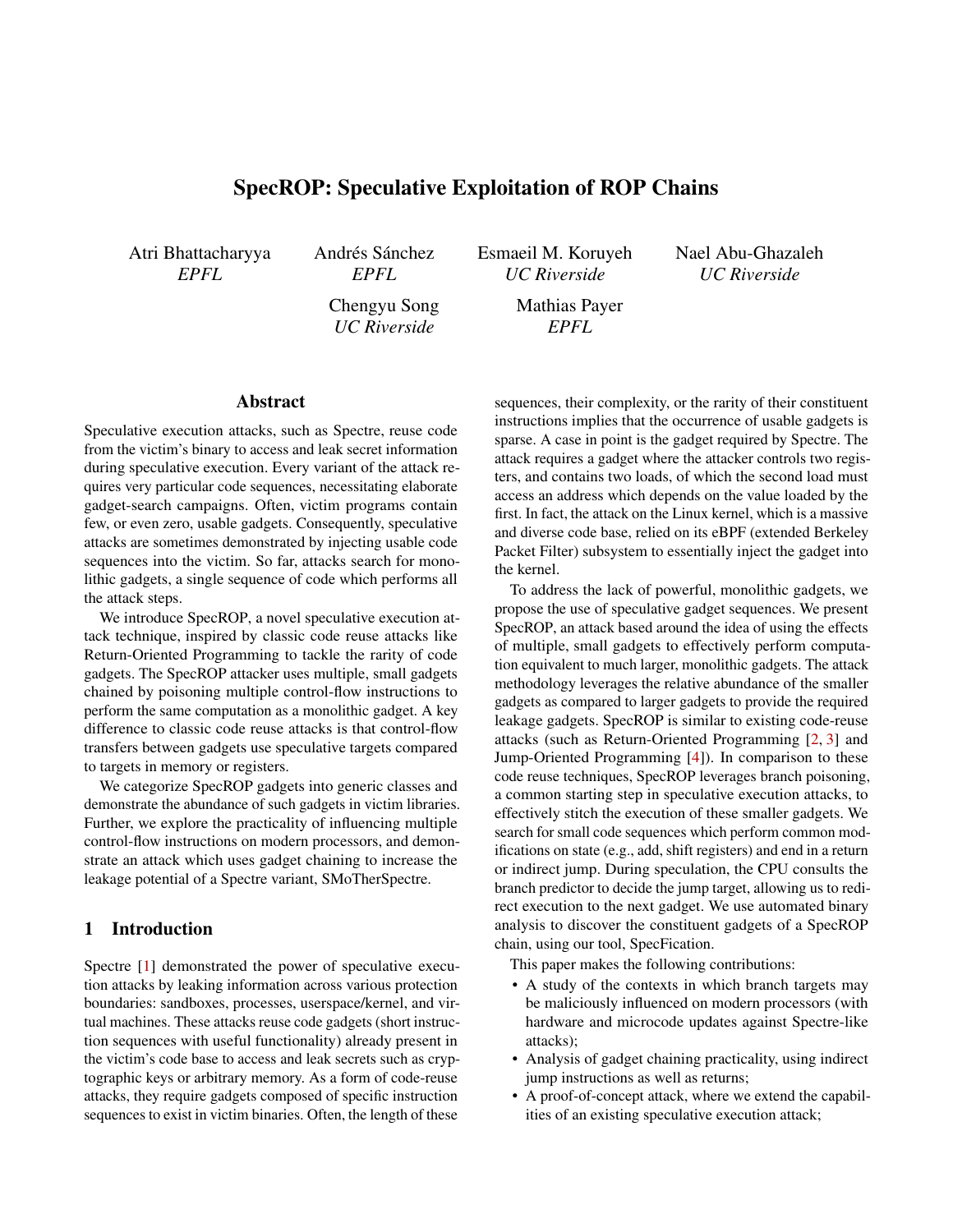- A practical attack on a real target, libcrypto from OpenSSL, leaking multiple bits of the plaintext during encryption;
- A binary analysis tool, SpecFication, for discovering gadgets in real-world libraries, and a characterization of the existence of some classes of generic gadgets in commonly-used libraries.

#### 2 Background

SpecROP extends the power and impact of speculative execution attacks  $[1,5,6]$  $[1,5,6]$  $[1,5,6]$  by enabling the combined use of multiple gadgets, similar in spirit as Return-Oriented Programming which enabled complex code-reuse attacks. Here, we provide the necessary background for SpecROP.

#### 2.1 Speculative Execution Attacks

Modern processor design has led to a class of attacks known as Speculative Execution Attacks (SEA). These attacks target mechanisms designed to allow a processor to ameliorate the impact of long latency instructions on performance. Specifically, processors fetch and execute instructions out-of-order and speculate when lacking all the information needed to make decisions. Instructions executed by the processor following a misprediction are incorrect. While processors revert the architecturally visible effects of incorrect actions, microarchitectural side-effects remain. This allows SEA attacks to leak information encoded into cache residency [\[1,](#page-12-0) [5\]](#page-12-4), or port utilization [\[6\]](#page-12-5) during the period of incorrect execution. The period starting from the point the processor mispredicts until it realizes its mistake is the *speculation window*.

The microarchitectural structure, and its behavior which encodes information defines a side-channel. Variants of SEA differ in their choice of side-channel and the reason for mis-speculation. Spectre-v1 [\[1\]](#page-12-0) exploits misspeculation following a bounds-check prior to an array access. Spectre-v2 exploits misprediction of the target of an indirect call or jump. Both of these variant use a Flush+Reload channel [\[7\]](#page-12-6). SMoTherSpectre [\[6\]](#page-12-5) and NetSpectre [\[8\]](#page-12-7) use alternate side-channels based in port contention (ports are microarchitectural structures used for scheduling instructions within the processor pipeline) and the power-up status of AVX units instead.

# <span id="page-1-0"></span>2.2 Microarchitectural Side-channels

Microarchitectural side-channels are data channels on a processor which leverage state stored in microarchitectural structures, such as the cache or branch predictors, to transfer information. As opposed to a covert-channel, the transmitter in a side-channel is not privy to the communication: the transmitter is inadvertently leaking information and is referred to as the victim. The receiver reads the information from the channel, and is referred to as the attacker.

SEA depend on side-channels to leak any secrets accessed during speculative execution, since any architectural channels are erased when the processor detects misspeculation, and rolls back architecturally visible state. Here, we focus on two side-channels: a cache residency based channel (Flush+Reload), and a port contention based channel (SMoTher).

Flush+Reload channel A Flush+Reload channel [\[7\]](#page-12-6) encodes information in the cache residency of a cache block at a specific address (*A*). This channel requires the attacker and victim to temporally share a core and its cache. Initially, the attacker primes the channel by flushing the cache block, evicting it from all layers of caches: the block is now uncached. In the second step, the victim executes. During its execution, the victim encodes a secret bit into the channel by conditionally loading from the address *A*. If the secret is 0, it loads *A* (thereby caching the block); if the secret is 1, it does not. Finally, the attacker reads the channel by reloading the address *A*, and timing how long it takes. If the secret was 0, and the victim had already cached the block, the attacker's load is fast, else it is slow. This channel encodes a single bit.

A variant of this channel uses 256 unique address (*A*<sup>0</sup> through *A*255) which map to different cache blocks. The victim encodes a secret byte (*b*) by only loading  $A_b$ . In the reload phase, the attacker reloads all addresses and times each load. The load  $A_b$  completes faster than the others, thereby leaking a byte.

SMoTher channel A SMoTher channel [\[6\]](#page-12-5) encodes information in the port utilization of the victim's instructions. This side-channel requires the attacker and victim to share a Simultaneously Multi-Threaded (SMT) core, thereby sharing the ports on the core.

The victim encodes a secret bit by executing a SMoTher gadget, a secret-dependent conditional branch leading to (target and fallthrough) code sequences which utilize different ports. Concurrently, the attacker executes a specific sequence of instructions designed to cause port contention with the target sequence, and times its execution. In the case that the victim is executing the fallthrough sequence, there is no port contention and the attacker completes its own sequence faster. In the other case, when the victim executes the target sequence, port contention causes the attacker's execution to be slower. The attacker, therefore, uses its timing to infer which sequence the victim was executing. Since the victim's secret bit determines which way the conditional branch goes, the attacker is able to leak the secret bit. This channel encodes a single bit.

# 2.3 Return/Jump Oriented Programming

Return-Oriented Programming (ROP) is a code-reuse technique based on chaining multiple instruction sequences al-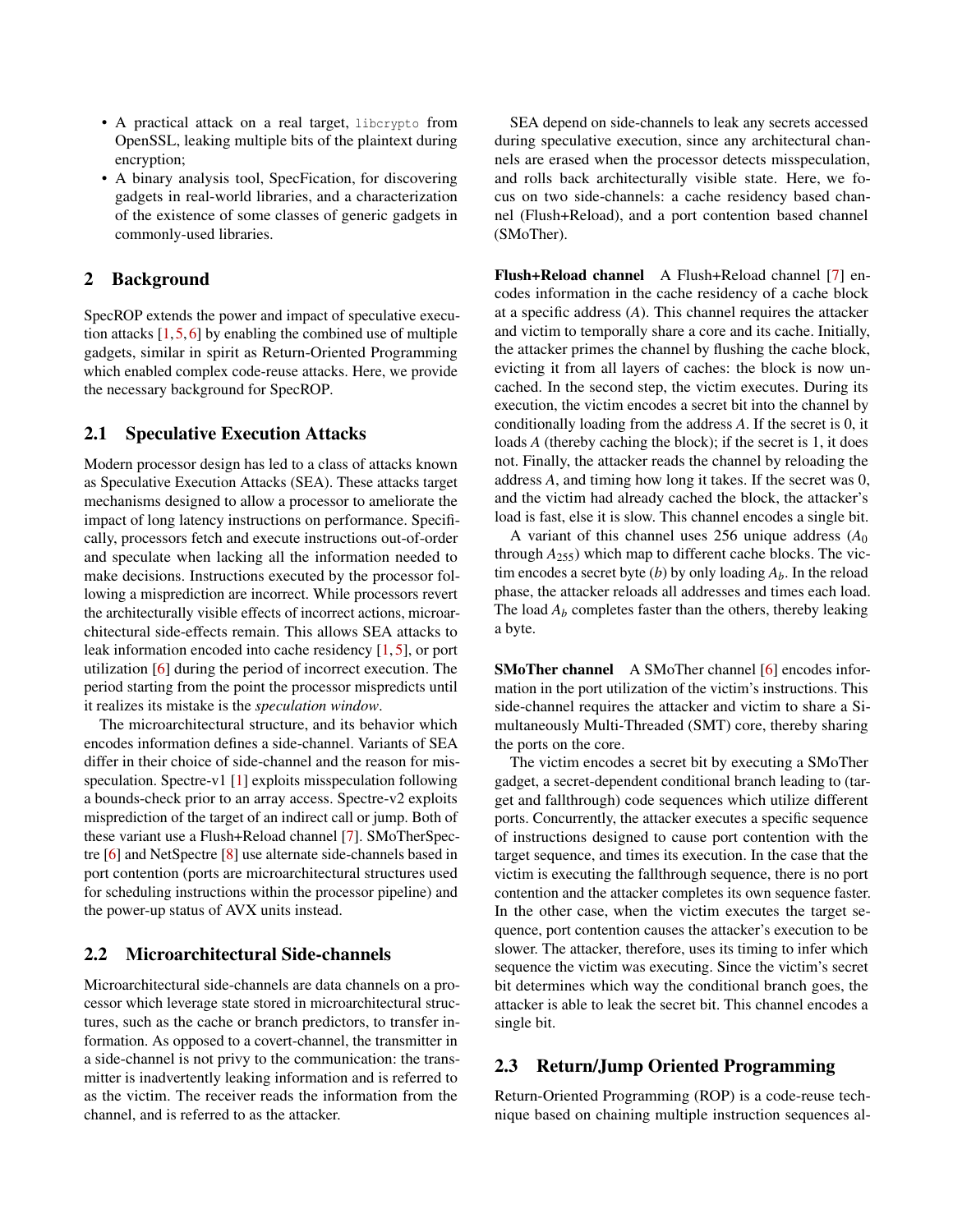<span id="page-2-0"></span>

Figure 1: Phases of a Speculative ROP attack.

ready present in victim code into a gadget capable of performing complex computations. ROP gadgets end in a return instruction, chained through the attacker-compromised return addresses on the stack. This mechanism is used to chain the smaller sequences into complex exploits. In 2007, Shacham [\[2\]](#page-12-1) demonstrated how gadgets from instruction sequences in libc could be used to achieve Turing-complete computation. Jump-Oriented Programming (JOP) [\[4\]](#page-12-3) is a related technique where indirect jumps are hijacked through memory corruption to similarly compose smaller gadgets into complete attacks.

Similar to previously known buffer-overflow attacks, ROP requires the ability to corrupt the stack (or to pivot the stack to an alternate location). While buffer-overflow attacks were commonly used to inject and execute shell code onto the stack, they were effectively eliminated by one mitigation technique: hardware exclusion of writable and executable permissions on pages. ROP attacks bypass this mitigation by design, reusing instructions already existing within the victim's binary and which must necessarily have executable permissions.

Code-reuse attacks depend on the existence of gadgets which perform computation useful to the attacker. The statistical probability of a gadget existing in a binary is dictated by two parameters: the length of the sequence and the probability of occurrence of each instruction in the gadget within the binary. On an architecture with variable-length instructions, such as  $x86_64$ , short instructions such as ret (encoded as one byte) may be even found inside the machine code for longer instructions (such as mov rax, rbx). In general, commonly existing ROP gadgets are small sequences of common, sometimes unintended, instructions.

# 3 Speculative ROP

Speculative Return-Oriented Programming (SpecROP), is an exploit technique that leverages gadget chaining to enhance the capabilities of an SEA attacker. [Figure 1](#page-2-0) shows the steps of a SpecROP attack. The attack starts at a mispredicted controlflow instruction, an indirect jump/call or return. The attacker poisons the branch predictor on the processor to control the

```
\frac{1}{2} // C: array 2 [array 1 [x] * 4096]
   mov (rax, rdi, 8), rax
3 shl 0xc, rax
4 \mid \text{mov} \text{ (rdx, raz, 8), raz}
```
(a) Spectre gadget where rax points to array1, rdx points to array2, and rdi is x

```
1 / / Gadget 1: Load secret
2 \mid \text{mov} \quad (\text{rdx}, \text{rax}, 1), \text{edx}3 \begin{array}{|l} 3 & \text{call} *(\text{rbx} + 0x40) \\ 4 \end{array}// Gadget 2: Shift secret
5 \mid shl \quad 0x20, rdx
 6 \mid \text{mov} \quad \text{eax}, \text{eax} // Extraneous
 7 \vert \text{or} \text{r} \text{d} \text{x}, \text{r} \text{a} \text{x} // Extraneous
8 \vert ret
      // Gadget 3: Leak secret
10 \mid \text{mov} \quad (\text{rbx}, \text{rdx}, 8), rsi
```
(b) Equivalent SpecROP chain where rdx points to array1, rbx points to array2, and rax is x. Lines 6 and 7 contain code irrelevant to the gadget chain.

Listing 1: A SpecROP chain from libc which can be used in place of the Spectre gadget

predicted target of the jump. Thereafter, the processor executes instructions along the first gadget in the chain: a *processing gadget*. Subsequently, the attacker manipulates a controlflow instruction at the end of the first gadget to direct execution to the second gadget, and so on through a gadget chain, similar to a ROP attack. The chain of processing gadgets is responsible for performing attacker-controlled computation, and is key to the increased capabilities of a SpecROP attacker (which we discuss later). The final gadget(s) in the chain, a *leakage gadget*, is used to leak secrets. *The key difference to ROP attacks is that SpecROP gadgets are executed and chained speculatively, i.e., the target of the indirect control flow transfer is not read from a memory location but indirectly influenced and "primed" by the attacker.*

SpecROP bypasses the reliance of existing SEA on two conditions which are hard to satisfy, by chaining and leveraging the execution of multiple gadgets. First, in classic SEA the victim's secret needs to be directly accessible, either in a register or in memory referenced to by a register. Using a gadget chain overcomes this requirement, enabling attacks which require multiple operations to access the secret. For example, functions in the generic interface for the OpenSSL library (called EVP) have a pointer to a context structure as the first argument. The context includes a pointer to cipherspecific data [\(Figure 2b\)](#page-3-0). For AES ciphers, this data is the encryption key. Accessing the key from the context pointer requires pointer arithmetic and two dereferences (see the "re-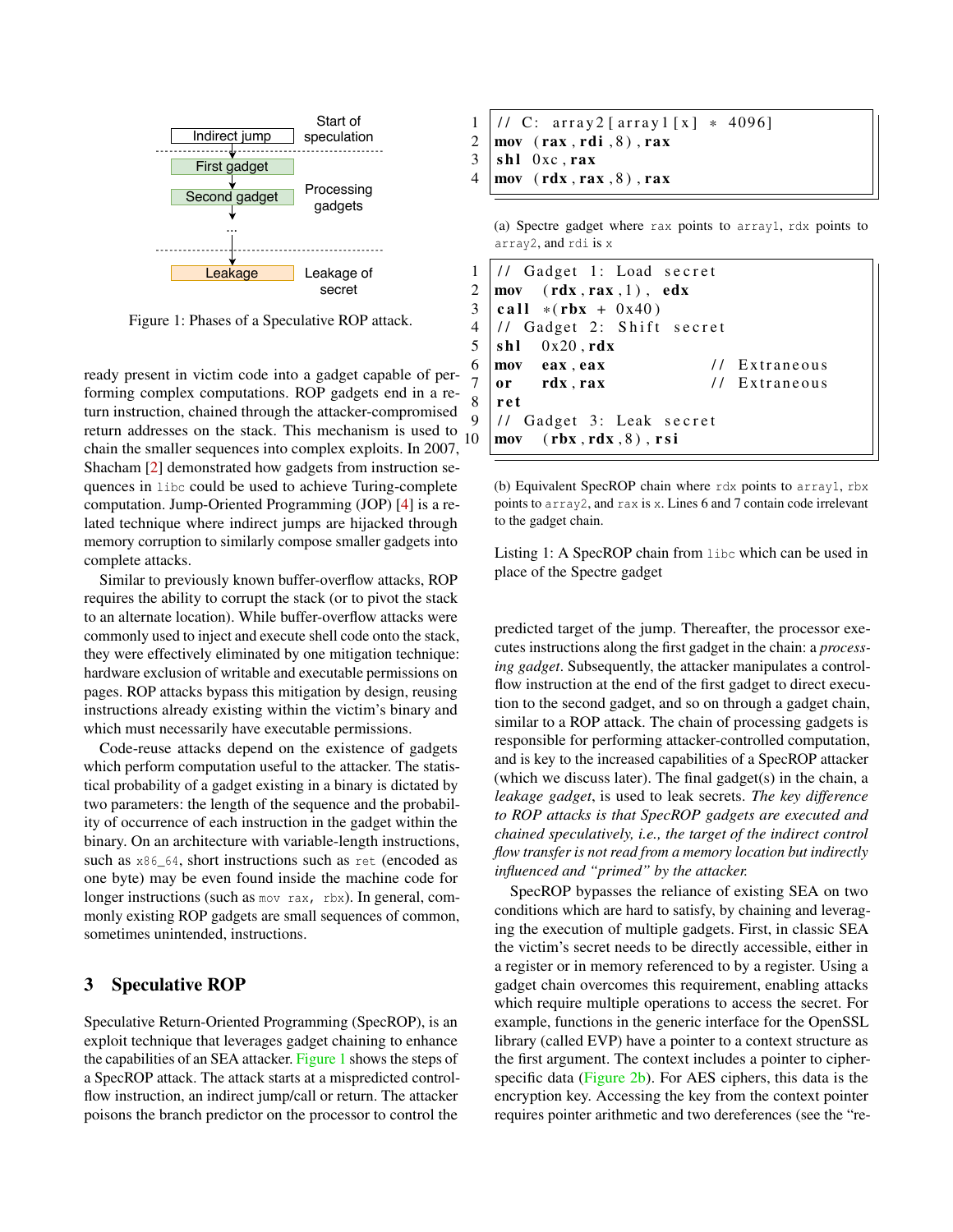<span id="page-3-0"></span>

(a) Control flow during an SEA attack, and for a SpecROP attack. (b) OpenSSL's Memory layout: The EVP\_CIPHER\_CTX struc-Below the dotted lines, we show the relevant register state. ture contains a pointer to the AES key at an offset of 0x78.

Figure 2: A SpecROP chain starting with a pointer to the OpenSSL cipher context structure, and capable of leaking the AES key.

quired gadget" in [Figure 2a\)](#page-3-0). Such a monolithic gadget which starts with a pointer to the context, and accesses and leaks the key requires a long sequence of instructions. We were unable to find such a gadget within multiple libraries. Existing SEA, therefore, are incapable of exploiting calls to the EVP functions to leak the key. In contrast, we found a chain using three gadgets from libcrypto ("SpecROP gadget chain" in [Figure 2a\)](#page-3-0) which allows attackers to access and leak the AES key. The full gadgets are listed in [Appendix B.](#page-14-0) This chain requires the attacker to poison an extra indirect jump and an extra return instruction.

Second, classic SEA require a single gadget to both access the secret, and leak it into the microarchitectural channel. The gadget used to leak information in Spectre attacks requires two dependent memory loads with a left-shift of at-least 6 bits (to encode each value in a different, 64-byte cache line) in between [\(Listing 1a\)](#page-2-1). So far, no natural gadget of this kind has been disclosed publicly, even for large, real-world binaries such as the Linux kernel. In fact, we applied our tool, SpecFication, to search for monolithic, Spectre-like gadgets in commonly-used libraries (listed in [Section 5.2\)](#page-8-0), the Linux kernel and its modules, and in QEMU without any results. In contrast, we found an equivalent SpecROP chain in libc [\(Listing 1b\)](#page-2-1). The chain has three gadgets , two of which are dependent loads, with one shift gadget in between. Generally, each gadget in a SpecROP chain is shorter than a monolithic gadget, and there is a higher probability of finding them in the victim's code.

SpecROP offers several benefits compared to traditional ROP and JOP attacks. Unlike ROP attacks, SpecROP does not require any corruption of the victim's memory to chain gadgets. While there is an abundance of memory corruption attacks, they require the attacker to interact *directly* with the victim. In contrast, SpecROP attacks can be performed with only microarchitectural interactions between the attacker and their victim. Further, mitigations for memory safety which protect the stack state do not affect the SpecROP attacker. Unlike JOP attacks, SpecROP does not require a dispatcher gadget whose repeated indirect calls enable chaining of gadgets. Finally, ROP/JOP attacks require that none of the chained gadgets have unwanted side-effects such as exceptions. By executing speculatively, SpecROP bypasses these restrictions. For example, it allows the transient execution of code that dereferences a null pointer as long as the loading of the secret or the leakage gadget do not depend on it.

Limitations SpecROP chains are limited in their length, in terms of the number of instructions and the number of cycles they take to execute. Processors have microarchitectural limits on the number of instructions they can fetch and execute speculatively: the re-order buffer can hold around 200 instructions on modern processors. The entire gadget chain must also complete its execution before the mispredicted branch is resolved. Following a last-level cache miss, the speculation window is up to a few hundred cycles [\[1\]](#page-12-0).

Unlike JOP, SpecROP gadgets using indirect jumps cannot be repeated. The technique used to poison jumps (Branch Target Injection) implies a unique predicted target for each address, precluding the reuse of these gadgets in more than one place in the same chain.

# 3.1 Gadgets

Gadgets are the building blocks of a SpecROP attack, and an attacker will require the presence of a variety of gadgets to launch complicated attacks. We devise a system of categorization of gadgets in [Section 3.1.1](#page-4-0) and show metrics of the availability of each category in [Section 4.](#page-4-1)

Gadgets in a typical SpecROP chain perform one of three important functions: (i) manipulate processor state to access secrets, and (ii) move said secrets into registers (iii) where a final gadget leaks them. At each step, one or more gadgets may be used. [Figure 2](#page-3-0) shows example gadgets from libcrypto which access and leak the key. The first gadget is an arithmetic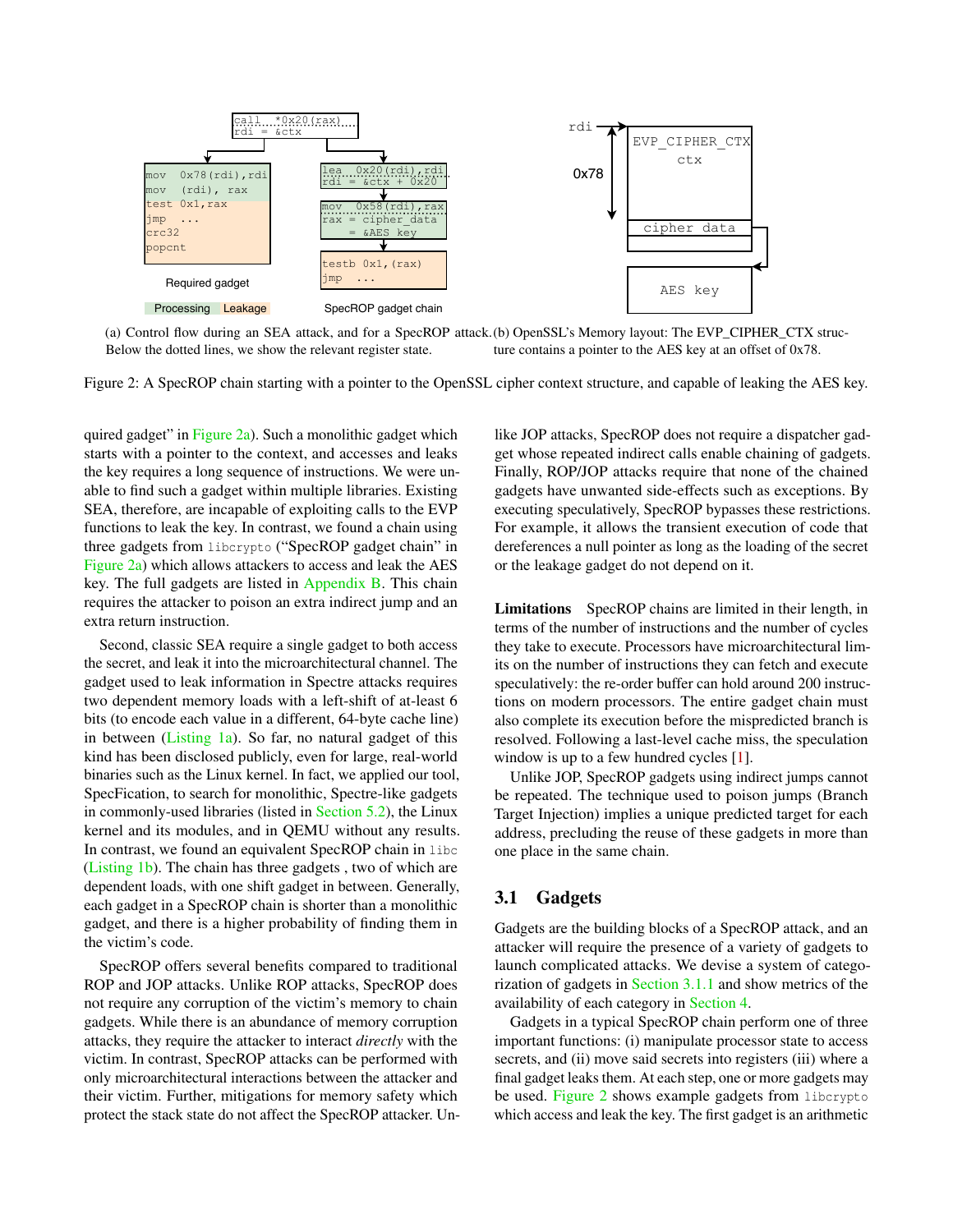gadget, where the lea instruction effectively adds an offset to a pointer. The second gadget is a data movement gadget, and moves a pointer to the secret into register rax. Finally, the last gadget is a leakage gadget (using the SMoTher side-channel) which dereferences a byte of the secret, and encodes the LSB into the channel.

#### <span id="page-4-0"></span>3.1.1 Classification of gadgets

Gadgets in a SpecROP chain can be classified based on the functionality they provide. The main gadget categories are:

- *Arithmetic gadgets* perform simple arithmetic such as additions or subtractions. These might be useful for pointer manipulation, for example, allowing an attacker to craft pointers to secrets.
- *Shift gadgets* shift and rotate values in registers. Gadgets used in the SMoTherSpectre attack leak specific bits in registers (for example, the LSB). These gadgets allow an attacker to move secrets in other bits of the register into those bits which are leakable.
- *Data movement gadgets* move secrets or other data between registers, and between registers and memory. These can be used for moving secrets into a register targeted by the leakage gadget, for example.
- *Leakage gadgets* encode register/memory state into microarchitectural channels, enabling the attacker to later infer and leak information.
- *Multi-use gadgets* perform more than one of the above functions. An example is a lea gadget that performs an addition and multiplication.

This classification allows us to locate generic gadgets in existing code bases, rather than specific sequences for particular attack scenarios. In [Section 5,](#page-7-0) we describe SpecFication, a tool for finding useful SpecROP gadgets, under constraints on their length, and starting and ending conditions.

# <span id="page-4-1"></span>4 Evaluation

We now evaluate the practical aspects of a SpecROP attack. First, we explore the contexts in which gadgets can be chained, and the limits on the number of control-flow instructions which can reliably be poisoned. Towards this goal, we explore both avenues of chaining SpecROP gadgets: indirect jumps and returns. Second, we create a prototype attack in a laboratory setting to explore how chained gadgets enhance a SMoTherSpectre attack, and whether there is any loss in accuracy of leaked information as a result of chaining gadgets. Finally, we describe a SpecROP attack on a real-world target, libcrypto from OpenSSL, demonstrating that such attacks are indeed feasible.

<span id="page-4-2"></span>

| Context       | 6700K | -8700 | 9700 | 10510U      |
|---------------|-------|-------|------|-------------|
| Cross thread  | Y     |       | N    | ${\rm N}^1$ |
| Cross process | N     | N     | N    | N           |
| Aliased       |       |       |      |             |

<sup>1</sup> even with factory microcode.

Table 1: Contexts in which branch poisoning is feasible

<span id="page-4-3"></span>

| $1$ // Load unique address Ai                                                                                                            |
|------------------------------------------------------------------------------------------------------------------------------------------|
| $\begin{array}{ccc} 2 & \text{mov} & (\text{rdx}), \text{rcx} \\ 3 & \text{add} & 0x100, \text{rdx} \end{array}$                         |
|                                                                                                                                          |
| $\frac{4}{5}$ // Load address to next gadget<br>5 <b>mov</b> (rdi), r8                                                                   |
|                                                                                                                                          |
|                                                                                                                                          |
| $\begin{array}{c cc}\n6 & \text{add} & 0x8, \text{rdi} \\ 7 & // \text{Jump to next gadget} \\ 8 & \text{impq} & \text{r8}\n\end{array}$ |
|                                                                                                                                          |

Listing 2: Gadgets used to determine maximum chaining length using indirect jumps. The loads to  $A_i$  mark the execution of this gadget. The final jump chains to the next gadget.

## <span id="page-4-4"></span>4.1 Gadget chaining

The practicality of a SpecROP attack is strongly linked to the number of gadgets that can be reliably chained: the expressibility of the chain increases with the number of gadgets it contains. Most practical SEA attacks will require at least two (for the Spectre example) to three gadgets (for the OpenSSL example). We describe our experiments for chaining gadgets using indirect jumps and return instructions and evaluate the contexts under which we were able to influence the branch predictor.

Indirect jump poisoning in different contexts We evaluated the ability to poison the branch predictor

- across threads sharing an SMT physical core,
- across processes sharing an SMT physical core, and
- across instructions at different addresses, leveraging aliasing within the Branch Target Buffer (BTB).

We experimented with four generations of Intel's processors with updated microcode: *i*) Skylake i7-6700K, *ii*) Coffee Lake i7-8700, *iii*) Coffee Lake Refresh i7-9700, and *iv*) Comet Lake i7-10510U. From [Table 1,](#page-4-2) we can see that branch poisoning is only possible between an attacker and victim who share code execution within a process, for example, a browser sandbox running JavaScript from multiple websites.

#### <span id="page-4-5"></span>4.1.1 Chaining gadgets through indirect jumps

Let us investigate the chaining of gadgets ending in indirect jumps and calls. Assuming that the targets for the jump are unavailable, the processor will use target predictions from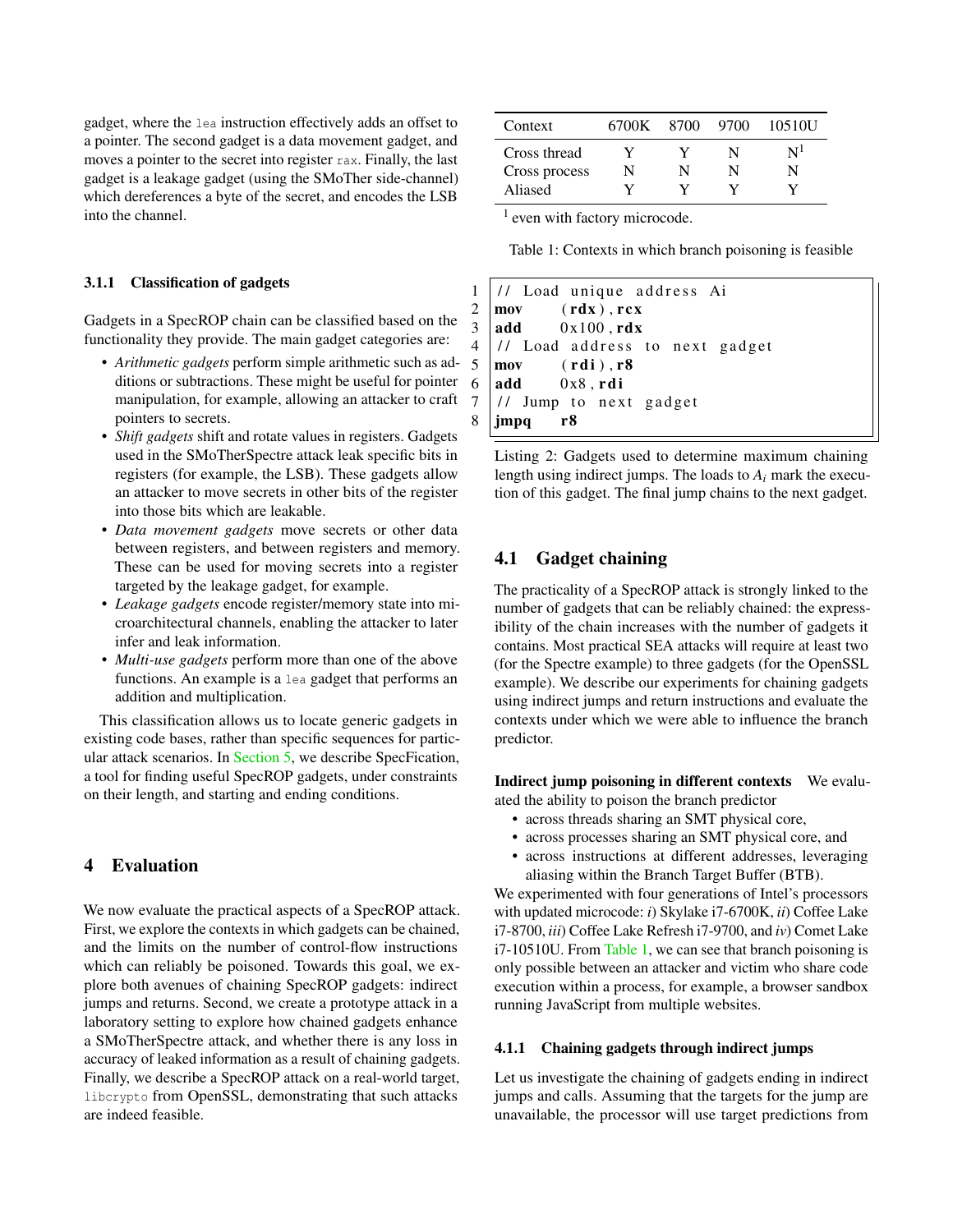the BTB to speculatively fetch and execute instructions from multiple gadgets.

In our experiment, we execute two threads from the same process running on logical cores sharing a physical core. One of the threads takes the role of an attacker, using a sequence of indirect jumps through gadgets  $J_0$ - $J_1$ <sub>5</sub> to train the branch predictor. [Listing 2](#page-4-3) shows the code for the gadgets. The other thread takes the role of the victim, speculatively following the same path through the gadgets. The goal of this experiment is to determine how many gadgets are actually executed by the victim.

The target for the terminal jump of each gadget is loaded from an array in memory (line 5), allowing us to "program" different paths for the attacker and victim. On the attacker, the gadgets are chained in an order designed to appear random to the processor  $(J_0 \rightarrow J_2 \rightarrow J_{13} \rightarrow J_4 \rightarrow J_{10} \dots J_{15})$ . Architecturally, the victim is programmed to jump directly from  $J_0$  to the end of  $J_{15}$ . However, we flush the targets for the victim from the cache, causing it to speculatively execute the same chain as trained by the attacker until the targets are fetched from memory. At this point, the victim state is rolled back.

To determine whether a gadget  $J_i$  is executed by the victim, we instrument them with memory accesses (line 2) to unique addresses *A<sup>i</sup>* . Using per-address Flush+Reload channels (see [Section 2.2\)](#page-1-0), we can determine which gadgets are executed: if gadget  $J_i$  is executed speculatively, the access to  $A_i$  is faster in the Reload phase. Knowing which gadgets were actually executed by the victim allows us to infer how many indirect jumps were successfully poisoned.

[Figure 3a](#page-6-0) shows results from running this experiment on two generations of Intel processors, the i7-8700 and the i7- 6700K, both with and without the latest microcode updates. On each machine, we use 10 sets of 1,000 runs, plotting the median of the fraction of times the *n th* gadget was executed by the victim. The limits show the minimum and maximum fractions across the sets. On both processors, up to four gadgets can be chained with more than 50% success. However, the probabilities of chaining five or more gadgets drops drastically, with less than 10% success for reaching six gadgets. A preliminary investigation suggests that TLB misses are not responsible for this trend, as moving the gadgets or the cachelines for the Flush+Reload channels to 2MB hugepages do not improve it. We also see that microcode updates do not significantly affect the median success rate.

#### 4.1.2 Chaining gadgets through return instructions

We now study the chaining of gadgets terminated by return instructions (ret). Modern processors use the Return Stack Buffer (RSB) to predict the target of a ret instruction when the return address on the stack is not immediately available. Return addresses are pushed onto the RSB by call instructions, and are popped by ret instructions. Using unmatched function calls, attackers can push excess values onto the RSB

and cause misprediction on later returns.

To show the possibility of chaining gadgets using RSB we consider two experiments. In the first, the attacker and victim execute on the same thread. In the second, the attacker and victim run on different threads within the same process, using a futex to interleave their execution on a single core.

Same-thread chaining In this experiment, the attacker uses function calls to push a sequence of addresses onto the RSB. The victim executes subsequently, its return instructions using predictions from the RSB. The addresses on the RSB lead to a sequence of gadgets, each of which accesses memory at an unique address before executing a (poisoned) ret instruction. The memory accesses form a Flush+Reload channel to determine which of the gadgets were executed by the victim.

[Figure 3b](#page-6-0) shows results of our experiments on an i7-6700K, an i7-8700 (16 RSB entries each), and a Xeon(R) E5-1620 (24 RSB entries). These experiments demonstrate the chaining of up to five gadgets with a reasonable success rate on the  $i7-6700K$  processor and up to two gadgets on the  $Xeon(R)$ E5-1620. The success rate drops precipitously to practically zero for more gadgets on all processors.

Cross-thread chaining In this experiment, the attacker poisons the RSB (as in the previous experiment) before using a futex to switch to the victim thread. Due to the limited size of the RSB, and its pollution during the context switch (there are multiple function calls within the kernel code) only a few RSB entries remain untouched for the victim. The victim's execution is again similar to the previous experiment. On a i7-6700, the attacker can consistently chain up to two gadgets on the victim. On a  $Xeon(R)$  E5-1620, up to three gadgets can be chained using the RSB.

## 4.2 Proof-of-Concept

We now demonstrate the power of the SpecROP exploit technique. The proof-of-concept (PoC) attack is based on the SMoTherSpectre attack, which leaks specific bits using a sidechannel based on port contention. Specifically, the SMoTher leakage gadget targets the least-significant bit (LSB) of the register rdx. In our PoC, we use this leakage gadget in different chains, augmenting the leakage capabilities of SMoTherSpectre. While this PoC uses the SpecROP approach to ameliorate one limitation of the SMoTherSpectre attack, we believe that it is indicative of the improvement possible for other attacks.

Our concept attack improves the SMoTherSpectre attack by leaking eight bits of the register, not just the LSB. The attacker achieves this by using shift gadgets for performing right-shift operations on register rdx before being redirected to the leakage gadget. Note that the attack can trivially be extended to leak the rest of the register. [Figure 4](#page-6-1) shows the flow of control on the victim. The attack starts at the basic block ending in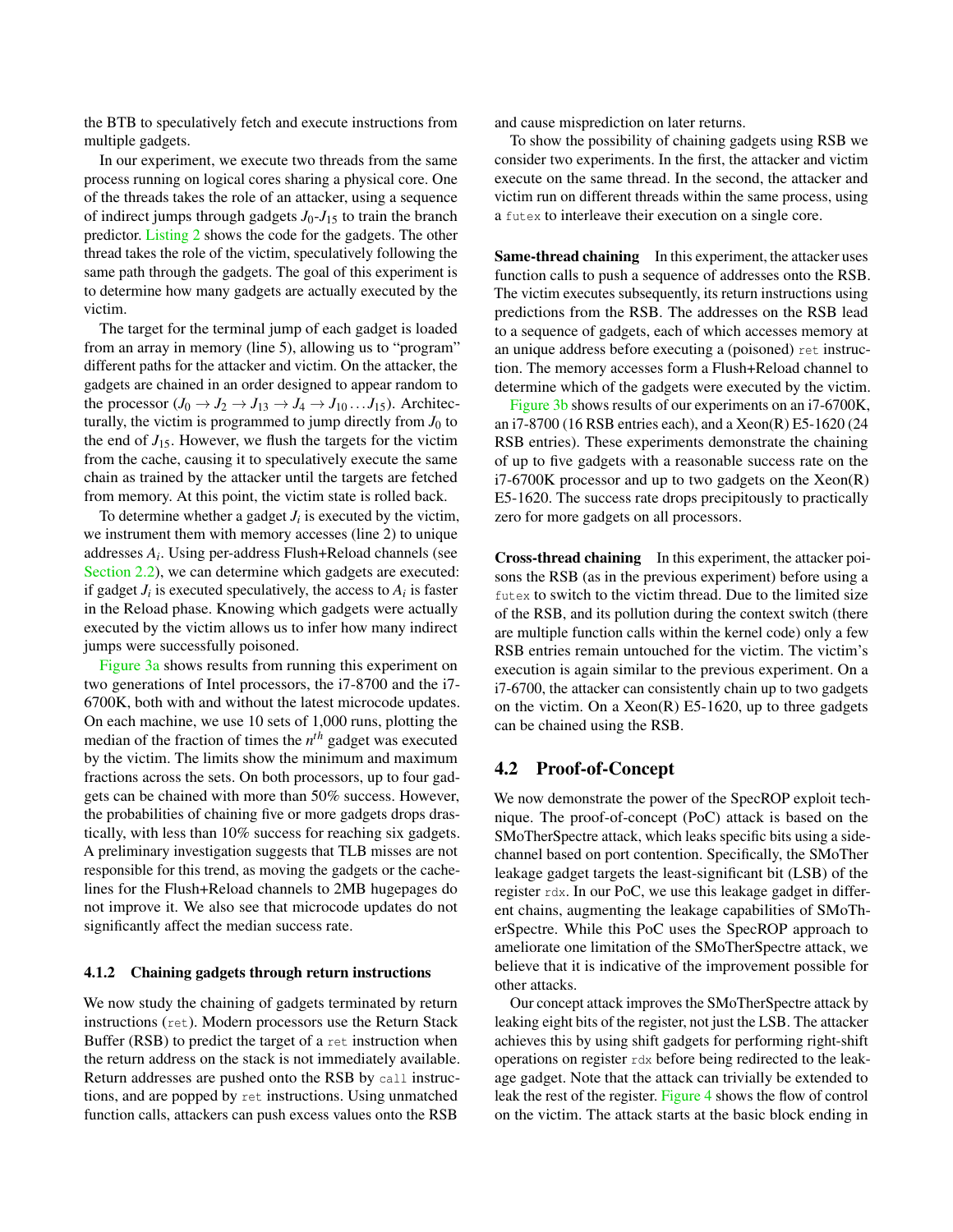<span id="page-6-0"></span>

Figure 3: The median success rate of chaining gadgets of different lengths on various processors. The limits represent the maximum and minimum rate across runs. Entries marked "factory" represents runs without microcode updates.

an indirect jump (labeled jmp in the figure). The actual jump target is the end block. By ensuring that the branch target is unavailable, the attacker causes the victim to start speculative execution, following the gadget chain trained by the attacker. The attacker repeats this process several times, leading the victim across the different paths to the leakage gadget. Along each path, the register holding the secret is shifted by different offsets, so that the leakage gadget ultimately leaks different bits of the key.

Let us illustrate the process of leaking different bits. At the jump gadget, suppose register dl holds a 8-bit secret  $s = \{s_i | i \in [0, 7]\}$  which the attacker wishes to leak. When the attacker directly chains the jmp to the leakage gadget, the value leaked is  $s_0$ , the LSB of  $rdx$ . Instead, when the attacker chains  $\text{imp}\rightarrow \text{shift } 1\rightarrow \text{leak}$ , the register rdx holds  $s_1$ in the LSB at the leakage gadget. The leakage gadget now encodes  $s_1$  into the side-channel. Similarly, on repetitions where the attacker chains jmp $\rightarrow$ shift j $\rightarrow$ leak, the bit *s<sub>j</sub>* is leaked. Therefore, by progressively redirecting the victim's speculative control flow through different SpecROP chains, the attacker extends the leakage scope of SMoTherSpectre.

The SpecROP attack is not constrained to leaking individual bits. It is the characteristic of the leakage channel used in this POC that a bit is leaked at a time. With a cache-based side-channel which leaks a byte at a time, and *addition gadgets* which manipulate the pointer used to access secrets, a SpecROP attacker can leak an entire byte per iteration.

This proof-of-concept attack models a behavior which is typical of many programs, for example OpenSSL. C++ virtual function calls use indirect jumps, and hold a pointer to the object as the first parameter. For a virtual function call within a loop, the attacker may run different chains on different iterations. If the attacker can access different secrets by chaining different sequences of gadgets, the attacker may progressively

<span id="page-6-1"></span>

Figure 4: The flow of control during non-speculative execution (solid line), SMoTherSpectre attack (dashed line) and in SpecROP attack (dotted lines).

leak multiple secrets as the victim executes.

In our laboratory proof-of-concept, the attacker and victim run in separate processes. We run the experiment on an i7-6700K processor with microcode updates disabled. This allows cross-process branch poisoning on a shared physical core. With updated microcode, the attacker model changes to that described in [Section 4.1.](#page-4-4)

Our laboratory proof-of-concept was used to leak 1,024 randomly generated bytes. As discussed previously, different chains leak each of the 8 bits per byte, and we treat samples for each bit as a separate channel in the evaluation. For each channel, we collect 1,024 attacker SMoTher timing samples (a measure of port contention with the victim), corresponding to 1,024 randomly generated "secret" bits on the victim. We then separate the attacker timings into two sets, depending on the value of corresponding secret bit on the victim, and plot the probability distribution function (pdf) for each set. When the distributions are clearly distinguishable, it means that the attacker's timing is strongly correlated to the victim's secret and can be classified with a high accuracy. [Figure 5](#page-7-1)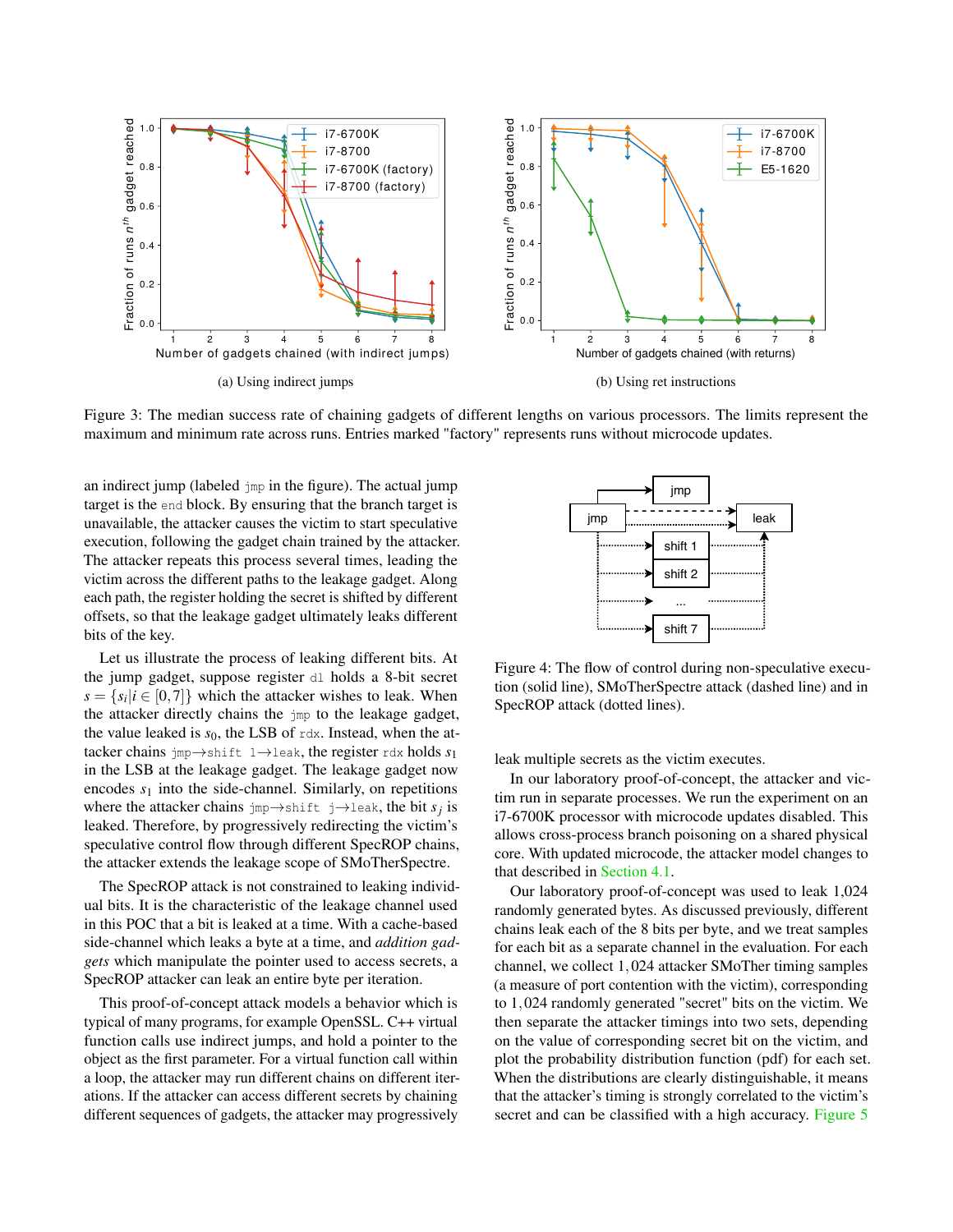<span id="page-7-1"></span>

Figure 5: SMoTher timing for multiple gadget chain, separated according to the actual "secret" bit values. We have plotted the ranges of the individual probability distribution functions, separated by the secrets they represent, zero and one.

shows the results of the experiment. Our plot aggregates the results, showing the range of probabilities across the channels. The plot reveals that the attacker timings are similar across all channels, and that there is a clear separation within the distributions based on the actual secret. This means that the attacker can choose a threshold (around 140 cycles in this case), and classify each timing sample as a zero or one with a high accuracy. In fact, we can accurately guess victim secrets across all channels with an accuracy ranging between 99% and 100%.

In this experiment, the channel for bit 0 uses the shortest chain, directly connecting the jmp gadget to the leakage gadget. In fact, this chain is identical to the base SMoTherSpectre attack. This chain requires a single poisoned branch, whereas the chains for leaking other bits require two. We have seen  $(in Section 4.1.1)$  $(in Section 4.1.1)$  that longer chains lead to a diminishing probability of reaching the final (leakage) gadget. Therefore, the leakage accuracy for channel 0 is the target for the other channels. In fact, channel 0 leaks with 100% accuracy, and even the worst channel has an accuracy of greater than 99%. This shows that for a gadget chain of length two, SpecROP allows us to augment the leakage scope of SMoTherSpectre without suffering any loss of accuracy.

# 4.3 OpenSSL attack

In this section, we describe a realistic attack on a target program using OpenSSL's generic EnVeloP (EVP) interface to encrypt/decrypt data. This attack improves upon the base SMoTherSpectre attack on the same target, enabling the attacker to leak an additional bit of the secret by modifying a pointer held in register rdx using an arithmetic gadget. By poisoning the BTB, the base SMoTherSpectre attack redirects

an indirect call in the EVP\_EncryptUpdate function directly to a leakage gadget. The register rdx holds a pointer to the secret plaintext and this gadget leaks a bit of it from memory. In contrast, the SpecROP attacker first redirects the indirect call to an arithmetic gadget which increments rdx by a constant (for eg. 0x40), and subsequently to a leakage gadget. As a result, the attacker leaks a different bit from the plaintext. With different arithmetic gadgets, this approach can vastly increase the leakage scope of SMoTherSpectre. [Figure 6](#page-8-1) illustrates this: the leftmost path shows the speculative control-flow in the base attack, and the other paths illustrate the leakage possible through different chains of gadgets. All the processing and leakage gadgets are taken from glibc, which is likely to be linked for most C programs, and are listed in full in [Appendix B.](#page-14-0)

In particular, we implemented an attack using the chain which increments rdx by 0x40. The basic procedure of the attack is very similar to SMoTherSpectre: the attacker and victim are threads in the same process running on logical cores on an SMT (hyperthreaded) physical core. Over 100,000 runs, the victim sets/resets the targeted bit in the plaintext and initiates an AES encryption. Concurrently, the attacker thread passes through a sequence of indirect jumps to poison the BTB. In contrast to basic SMoTherSpectre, this chain poisons more than one indirect branch on the victim. During the consequent period of speculative execution on the victim, the attacker times a sequence of instructions using rdtsc timestamps. Due to port contention, the attacker's readings should be correlated to the victim's secret. After the run, we separate the attacker's timings into sets based on the actual value of the victim's secret, and use the Student's t-test to validate that the distributions are actually distinguishable with high confidence (95%).

We ran our attack on an i7-8700 processor. Compared to SMoTherSpectre, the victim in our attack executed the leakage gadget in 33% of the runs instead of 80%. This is explained by our observations in [Section 4.1.1:](#page-4-5) the success rate of reaching the final gadget drops with the length of the chain. Despite the added noise which results from runs where the leakage gadget was not reached, the Student's t-test reports that the distributions are distinguishable with 95% confidence. The test reports a timing difference of  $4.41\% \pm 0.06\%$ .

#### <span id="page-7-0"></span>5 SpecFication: Gadget Search

To automate and improve the search for complex gadget chains, we develop a tool. The goal of our gadget search tool is two-fold:

- 1. To characterize the presence of processing gadgets which will enable an attacker to perform useful transformations on program state. [Section 3.1.1](#page-4-0) lists the target gadget classes.
- 2. To automate the process of finding gadget chains as per a set of constraints (described below).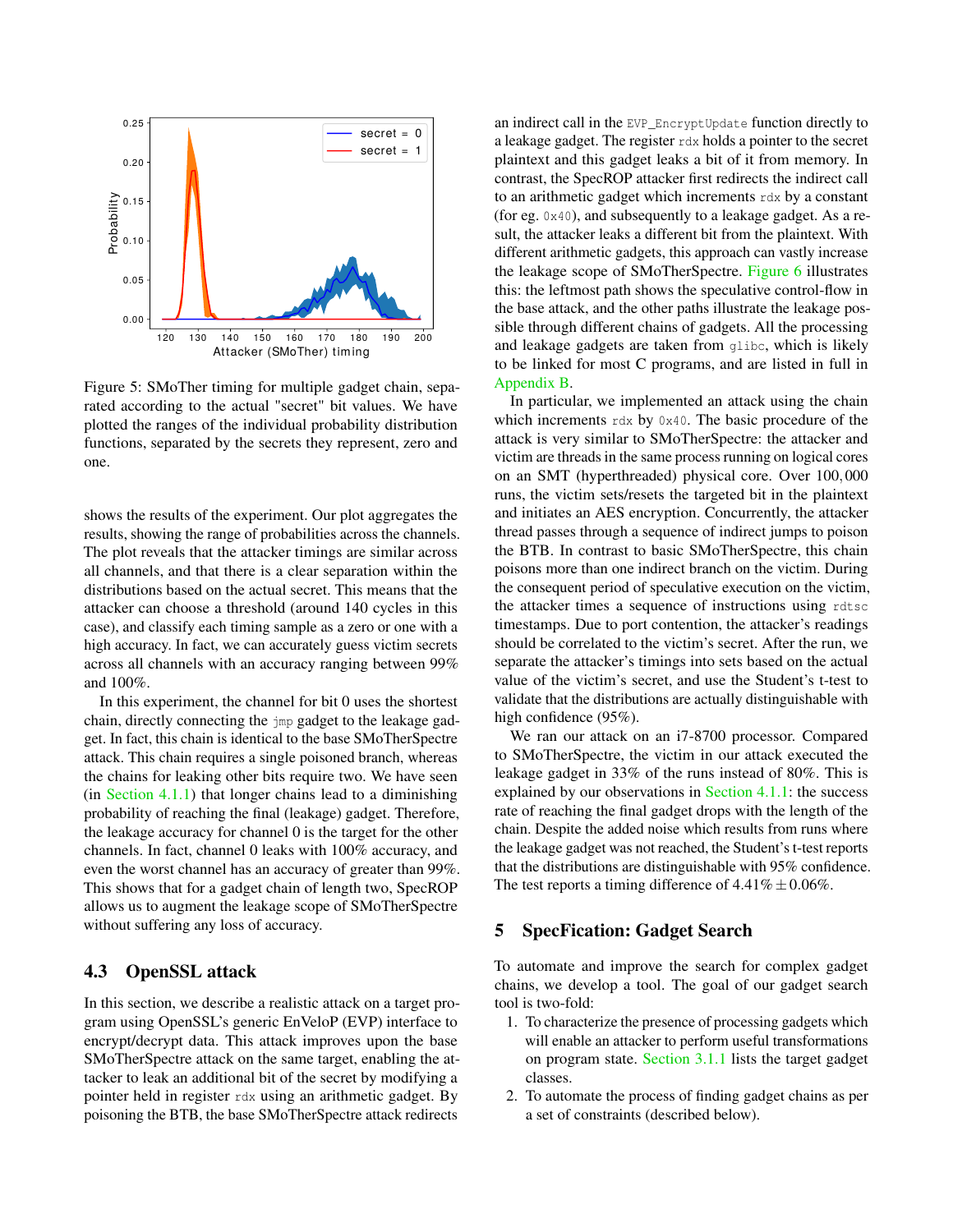<span id="page-8-1"></span>

Figure 6: SpecROP allows an attacker to extend the leakage scope of the SMoTherSpectre attack on OpenSSL, targeting plaintext during encryption. The base attacker can leak a bit from byte 1 of the plaintext, whereas SpecROP chains enable leakage from bytes 8, 16, 65 and 80 using different processing gadgets. The relevant register state is shown below the dotted lines for each gadget.

The first goal allows us to support our claim that gadgets enhance the capability of an attacker to access and leak secrets. The second goal will enable attackers to construct useful chains from gadgets in real binaries, where the number of individual gadgets is large, and intractable for manual analysis.

Constraint handling SpecROP gadget chains have to respect constraints to prevent scenarios which stop speculation. For example, a gadget which loads an rip relative offset into register rax prevents speculation on a later indirect jump using the same register. Another constraint is that the register holding the secret must not be overwritten. A final constraint is that the gadget chain must make the secret available at the location (register/memory) disclosed by the leakage gadget. Other constraints are important for specific side-channels, for example a NetSpectre attacker requires intermediate gadgets to not use AVX instructions.

SpecFication uses symbolic representation of x86\_64 instructions to model their effects on processor state. This approach allows us to both compose the effects of instructions to express the effects of a gadget and to express constraints over our gadgets. As in ROP-chain tools [\[9\]](#page-12-8), SpecFication starts by enumerating every address which can be interpreted as a valid instruction sequence ending in an indirect jump or return instruction. For each of these sequences, we model the semantics of the instructions over the registers. Currently, we only handle certain classes of instructions such as data movement, logic, arithmetic and branch instructions. SpecFication uses the Z3 theorem prover [\[10\]](#page-13-0) for testing constraints over each sequence.

# 5.1 SpecFication architecture

SpecFication works in three phases: (i) binary disassembly and preprocessing, (ii) gadget characterization, and (iii) constraint enforcement.

In the *binary disassembly phase*, the Capstone [\[11\]](#page-13-1) framework disassembles our target binaries. We create instruction sequences, including unintended instructions, which end in a return or indirect jump. Since we prioritize short gadgets, we limit the length of explored sequences to 6 instructions. We also remove gadgets containing specific instructions such as unintended control-flow and privileged instructions.

Based on the intermediate representation of the gadgets provided by Capstone, we map gadget semantics of the gadgets in the *characterization phase*. We express the semantics of each instruction in the Hoare logic space and compose the effects of all constituent instruction to generate the overall effect of the gadgets. This makes the gadgets amenable to processing by the Z3 theorem prover [\[10\]](#page-13-0) in the *solving phase*. An alternate approach would be to leverage previous work which provide the formal specification of  $x86_64$  instructions, such as Strata [\[12\]](#page-13-2) and Dasgupta et. al. [\[13\]](#page-13-3). For determining the effect of a gadget chain, the code for each of the individual gadgets must be composed after removing the terminating control-flow instructions (which the attacker will poison).

#### <span id="page-8-0"></span>5.2 Evaluation and Results

We now evaluate the effectiveness of SpecFication in finding usable SpecROP gadgets in common libraries. Particularly,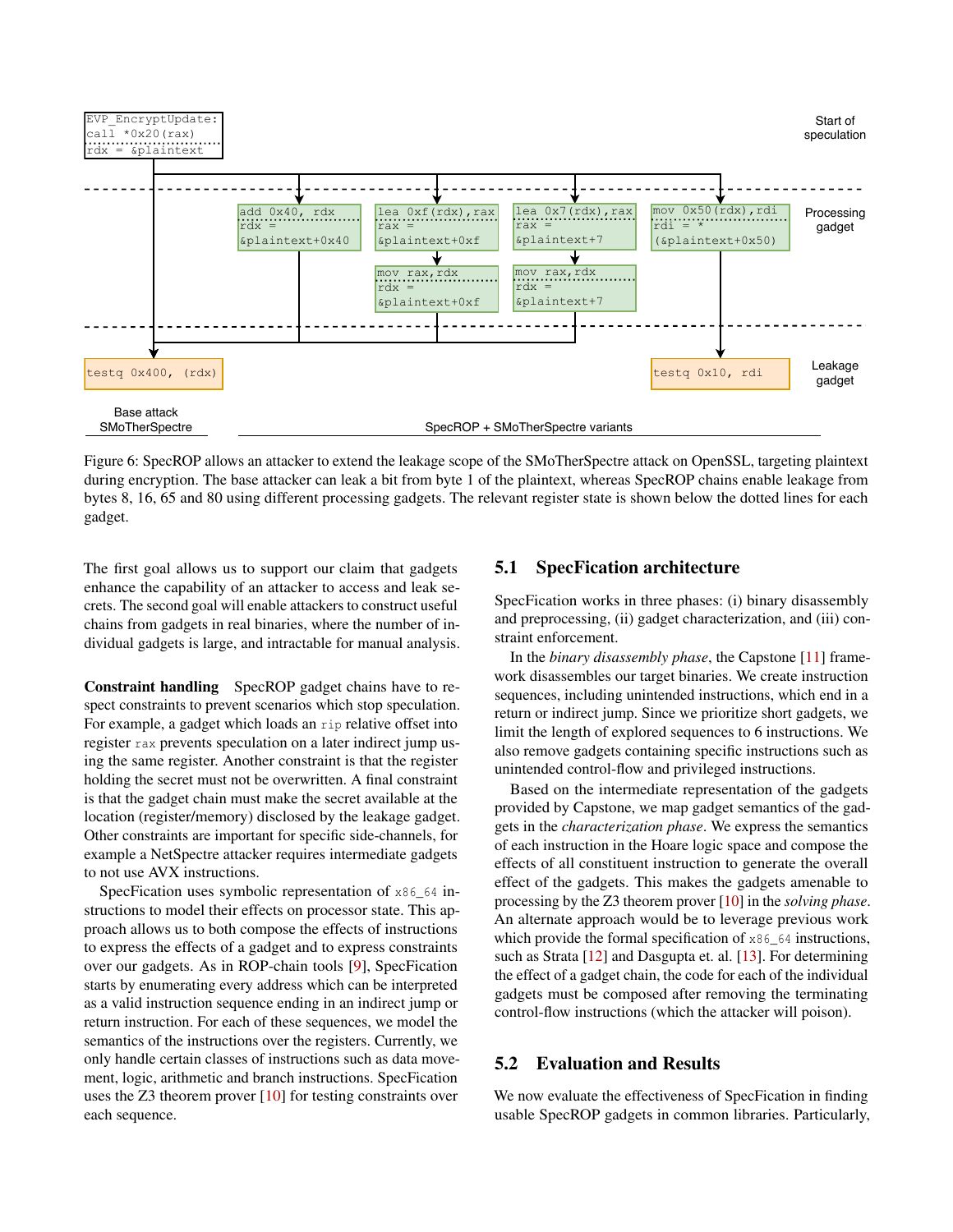

Unaligned gadget

Figure 7: Example of an unaligned SpecROP gadget found in libcrypto

we look at instances of generic gadget types discussed in [Section 3.1.1.](#page-4-0)

Target libraries We have chosen a set of target libraries based on their ubiquity and security criticality. Specifically, we analyze:

- libcrypto from OpenSSL v1.1.1d,
- mod\_ssl, mod\_proxy and mod\_http2 from Apache v2.4.41,
- libdl v2.30, and
- libc v2.30.

Testing setup SpecFication is written in Python, and depends on Capstone v4.0 and Z3 v4.8. All reported running times were measured on an i7-8700 processor with 16GB of memory running Debian 10 and Linux v5.4.

Results In the binary disassembly phase, SpecFication creates SpecROP gadgets: sequences of instructions ending in a return or indirect jump (an endpoint). For the analyzed binaries (which range from a few kilobytes to a few megabytes), the number of gadgets we analyze range from a few hundreds to thousands. [Table 2](#page-10-0) highlights statistics about the number of gadgets processed by SpecFication. Note that there are roughly 10 gadgets for each unique endpoint in these binaries. A large fraction of the gadgets also contain at least one unintended instruction.

As a particular use case, we report statistics for a run in which we search for data movement gadgets which load from memory at any address with register r12 as a base. We can see that the tool finds at least one usable gadget in each library, the exception being the smallest library (libdl). The running time for the tool ranges from a few seconds to a few minutes depending on the size of the binary. The constraint solving phase, which involves calling the Z3 solver, is the largest contributor to the runtime.

We report statistics on the occurrence of gadgets classified as per the classes described in [Section 3.1.1.](#page-4-0)

• Arithmetic gadgets: [Table 4](#page-11-0) highlights the number of arithmetic gadgets found in our target libraries, separated as per the register on which the operation is done. There are a larger number of arithmetic gadgets operating on the first eight registers (rax to rbp) than on the remaining (r8 to r15). We do find a large number of gadgets, specially in libc which operate on the first four argument registers used by the System-V calling convention: rdi, rsi, rdx and rcx. This enables a SpecROP attacker to perform ample range of computation with function arguments: for example, if these arguments are pointers to secrets, the attacker can manipulate and access different parts of the secret. Finally, some gadgets target registers rsp and rbp which allow the attacker to access secrets on the stack.

- Shift gadgets: We found a smaller number of gadgets performing bit movement on registers: 25 in libcrypto, 95 in libc and a handful in other libraries. A detailed breakdown of the occurrence of such gadgets is shown in [Appendix A.](#page-14-1)
- Data movement gadgets: We searched for gadgets in the target libraries which can move data between unique pairs of source and destination registers. Overall, there are a maximum of 240 unique pairs from the 16 general purpose registers (ignoring sub-registers) in x86\_64. [Ta](#page-10-1)[ble 3](#page-10-1) reports the number of such gadgets in each library, as well as the number of gadgets which result from unintended instructions (one in five gadgets, on average). By chaining more than one such gadget, we can increase the number of register pairs, allowing greater flexibility in data movement. The column labeled "Chained" shows the number of register pairs possible by chaining two data-movement gadgets. In line with the general aim of gadget chaining, most libraries exhibit a significant increase in data-movement possibilities with increased chain length. In fact, chaining two gadgets allows 84% of the register pairs possible with chains of any length.
- Leakage gadgets: [Table 4](#page-11-0) also reports (in even rows) the occurrence of gadget leaking information into cachebased side channels, assuming that loads to secretdependent addresses can leak information.

The results in this section not only illustrate the abundance of usable SpecROP gadgets in real libraries, but also demonstrate the practicality of using binary analysis for performing automated gadget search with formally specifiable constraints. This methodology has allowed us to construct practical SpecROP chains against OpenSSL [\(Figure 2\)](#page-3-0) and similar to Spectre [\(Listing 1\)](#page-2-1). We have demonstrated that this methodology can streamline the often manual process of finding gadgets in new binaries, and for newer side-channel attacks.

# 6 Mitigation

The mitigations against a SpecROP attack include generic defenses against SEA, such as preventing speculation, pre-

#### Aligned sequence of instructions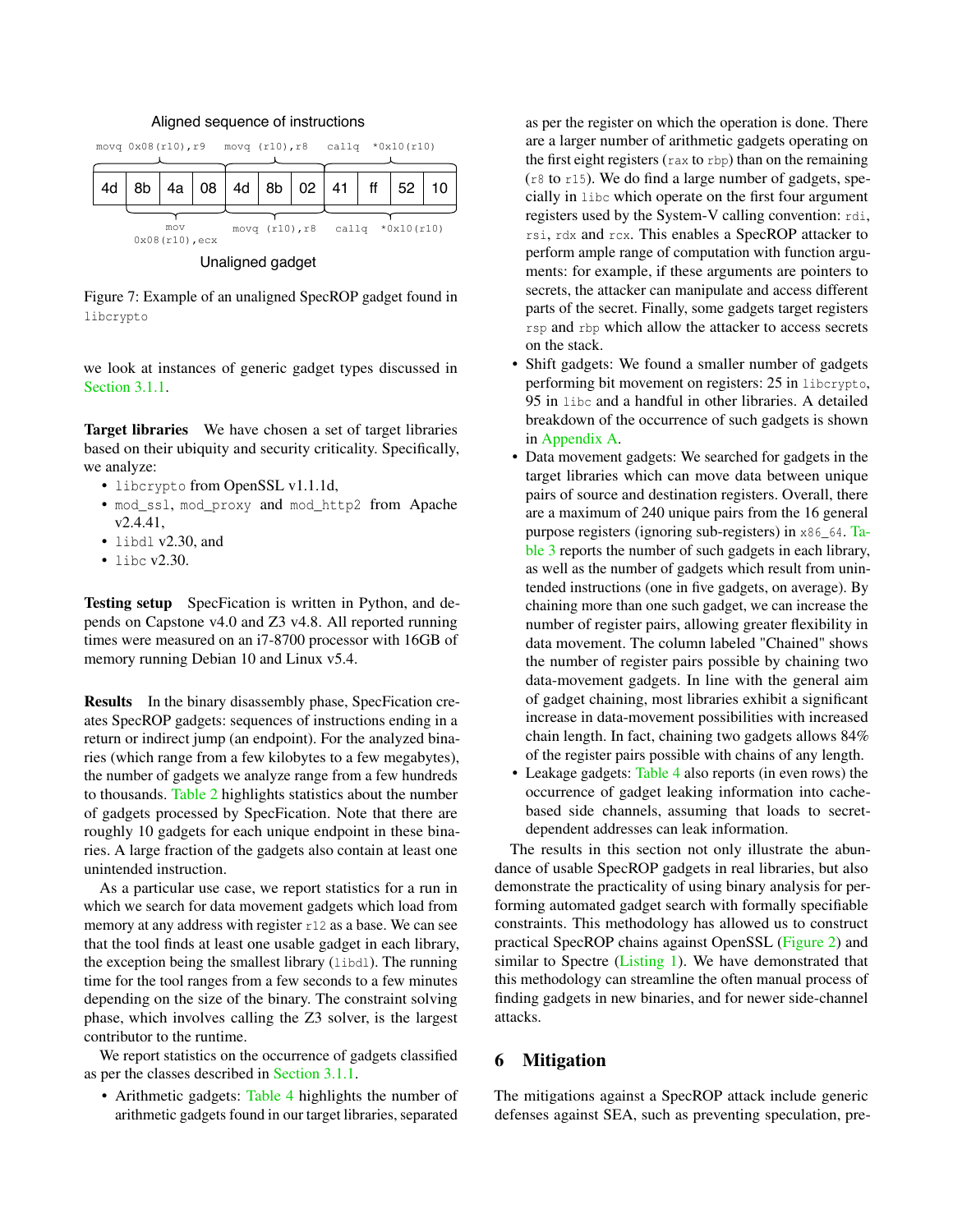<span id="page-10-0"></span>

|           |             |           |         |           |           |          | Data-movement gadgets addressing r12 |
|-----------|-------------|-----------|---------|-----------|-----------|----------|--------------------------------------|
| Library   | Binary size | Endpoints | Gadgets | Unaligned | Endpoints | Gadgets  | Analysis time (s)                    |
| libcrypto | 3.3M        | 1.209     | 13.437  | 9.545     | 19        | 65       | 233                                  |
| libc      | 1.8M        | 1,282     | 15.044  | 10,130    |           | 13       | 333                                  |
| libdl     | 15K         | 22        | 266     | 205       | 0         | $\theta$ |                                      |
| mod ssl   | 235K        | 48        | 490     | 332       | っ         | 4        |                                      |
| mod_proxy | 131K        | 30        | 338     | 246       |           |          |                                      |
| mod http2 | 244K        | 112       | 1.113   | 796       |           | 8        | 18                                   |

Table 2: Number of endpoints, gadgets, and unaligned gadgets found per library. We also show statistics for a particular use-case: searching for gadgets which load from an address based on register r12

<span id="page-10-1"></span>

| Library   |     | Data movement<br>gadgets (unaligned) | Chained        | Analysis<br>time(s) |
|-----------|-----|--------------------------------------|----------------|---------------------|
| libcrypto | 116 | (9)                                  | 210            | 5.644               |
| libc      | 101 | (23)                                 | 204            | 8,432               |
| libdl     | 2   | (2)                                  | $\mathfrak{D}$ | 305                 |
| mod ssl   | 32  | (10)                                 | 47             | 419                 |
| mod proxy | 34  | (11)                                 | 46             | 295                 |
| mod_http2 | 27  | 3)                                   | 72             | 875                 |

Table 3: Occurrence of data movement gadgets moving data between registers. We report how many unique combinations of source and destination x86\_64 registers were found in each library.

venting branch predictor poisoning and control flow integrity. Other defenses particular to SpecROP might include limits on the number of branches followed speculatively. Static binary analysis techniques are inherently limited in their ability to detect whether usable SpecROP chains exist in binaries due to the large number of possible targets for a poisoned indirect jump or return instruction, and the exponential explosion in the number of possible sequences with the number of chained gadgets.

Preventing speculation in software The simplest protection against SEA is to restrict speculation following sensitive branches (where there is access to secrets). This can be done by using serializing instructions (for example cpuid), or memory fences (for example lfence) when the side-channel uses load instructions. If implemented by a shotgun approach, the performance implications are significant. However, we have shown how SpecROP chains expand the reach of SEA to access secrets, precluding fine-grained application of speculation barriers. Another mitigation, retpolines [\[14\]](#page-13-4), protects indirect jumps by replacing them with return instructions. It also pollutes the Return Stack Buffer with the address of an infinite loop to prevent speculation on the ret. A practical, though partial, mitigation would be to identify code which might access secrets (e.g., array accesses following a bounds

check), and insert retpolines on subsequent indirect calls and returns. This approach would still be vulnerable to gadget chains where the attacker is able to manipulate existing state to access secret state in unforeseen, and therefore unprotected, gadgets.

Limiting speculation in hardware Architectural proposals which limit the number of speculative control-flow instructions will effectively constrain the maximum length of a SpecROP chain, reducing the attack surface. However, the typical speculation window on a modern, high-performance processor extends to hundreds of instructions, where it is likely to contain tens of speculative control-flow instructions. We have already seen that it is impractical to chain more than 4-5 gadgets on these processors [Figure 3a.](#page-6-0) A smaller limit on speculative control-flow instructions (say 2-3) may have an unacceptable performance overhead.

Preventing leakage Numerous proposals exist for mitigating SEA by closing the leakage channels, particularly for memory-based channels. InvisiSpec [\[15\]](#page-13-5) proposes an separate buffer to hold speculatively loaded values, preventing them from affecting cache state. DAWG [\[16\]](#page-13-6) dynamically partitions the cache to prevent cross-context cache channels. Other proposals which restrict execution of instructions dependent on speculatively accessed values [\[17\]](#page-13-7) will effectively close all speculative side-channels, even if they do not prevent the chaining of gadgets.

Preventing branch poisoning Existing processors offer some degree of protection against control-flow hijacking across processes, and between different processor privilege levels (particularly userspace and the kernel) [\[18](#page-13-8)[–20\]](#page-13-9), either in hardware or through microcode updates. However, as we can see from results in [Table 1,](#page-4-2) these measures do not completely mitigate all branch poisoning attack scenarios.

Enforcing control-flow integrity Any control-flow integrity mechanism aiming to mitigate SpecROP must account for speculative control-flow. Therefore, off-the-shelf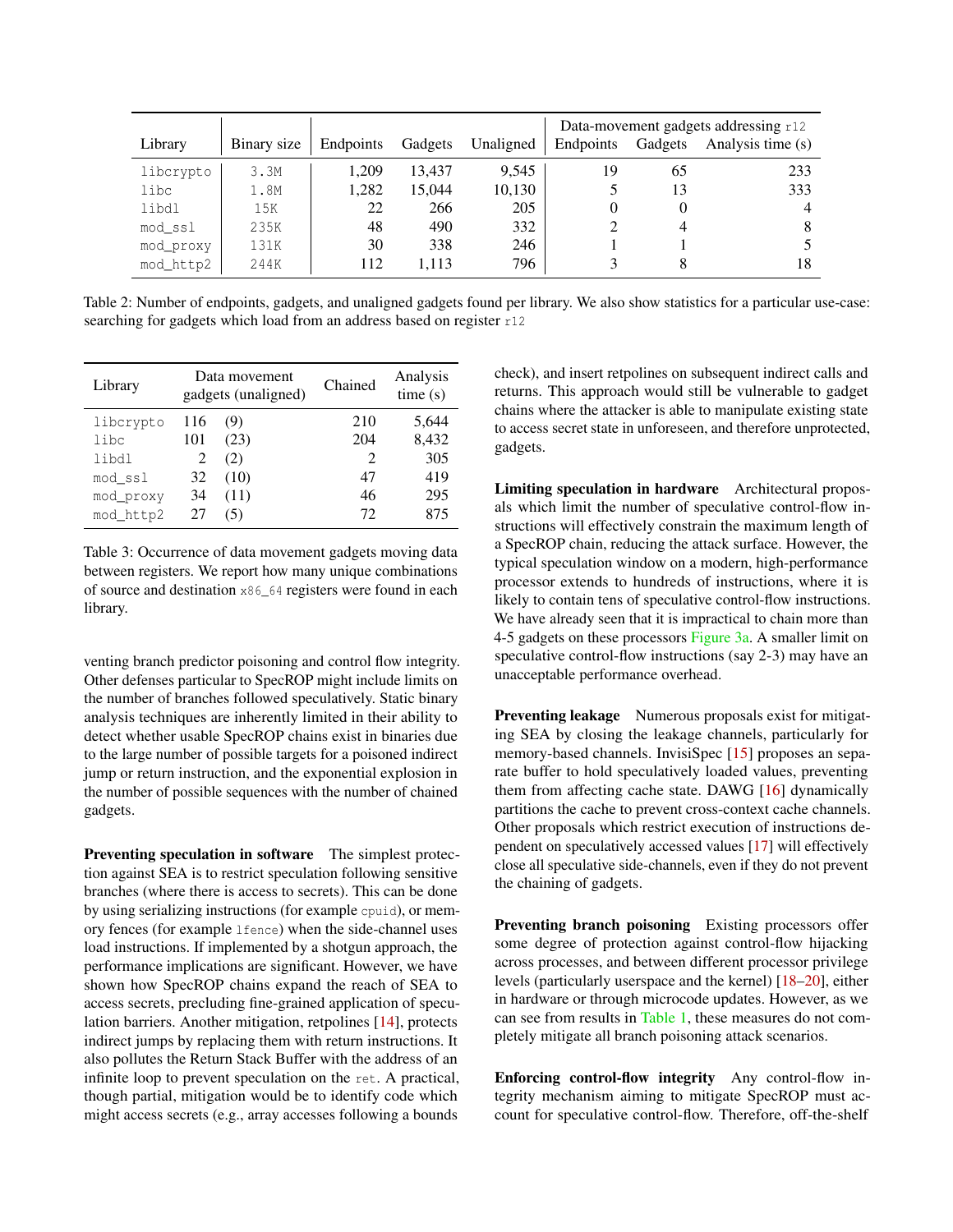<span id="page-11-0"></span>

| Library   | <b>Type</b> | rax            | rbx     | rcx                  | rdx                 | rdi                  | rsi                        | rsp      | rbp                        | r8                         | r9                         | r10                  | r11                  | r12                  | r13                        | r14                  | r15                  |
|-----------|-------------|----------------|---------|----------------------|---------------------|----------------------|----------------------------|----------|----------------------------|----------------------------|----------------------------|----------------------|----------------------|----------------------|----------------------------|----------------------|----------------------|
| libcrypto | А           | 665            | 259     | 34                   | 78                  | 69                   | 65                         | 186      | 48                         | $\theta$                   | $\Omega$                   | $\theta$             | $\Omega$             | 15                   | 33                         | 10                   | 3                    |
|           | L           | 218            | 255     | 137                  | 192                 | 238                  | 59                         | 899      | 159                        | 26                         | 21                         | 7                    | $\mathbf{0}$         | 128                  | 106                        | 106                  | 35                   |
| libc      | А           | 889            | 317     | 128                  | 171                 | 419                  | 421                        | 32       | 3                          | 13                         | 29                         | 2                    | $\Omega$             | 8                    | 12                         | 6                    | 15                   |
|           | L           | 188            | 171     | 65                   | 96                  | 570                  | 110                        | 643      | 231                        | 8                          | 8                          | 36                   | 360                  | 34                   | 28                         | 41                   | 32                   |
| libdl     | A<br>L      | 25<br>9        | 6<br>11 | $\Omega$<br>$\theta$ | $\Omega$<br>8       | $\theta$<br>$\theta$ | $\Omega$<br>$\overline{0}$ | 43       | $\Omega$<br>$\Omega$       | $\theta$<br>$\theta$       | $\Omega$<br>$\overline{0}$ | $\theta$<br>$\Omega$ | $\Omega$<br>$\Omega$ | $\theta$<br>$\theta$ | $\Omega$<br>$\Omega$       | $\Omega$<br>$\Omega$ | $\Omega$<br>$\Omega$ |
| mod_ssl   | A           | 12             | 8       | $\theta$             | 4                   | $\theta$             | $\theta$                   | $\Omega$ | $\Omega$                   | $\Omega$                   | $\Omega$                   | $\theta$             | $\Omega$             | $\theta$             | $\Omega$                   | 2                    | $\Omega$             |
|           | L           | $\overline{c}$ | 38      | $\theta$             | $\overline{c}$      | $\theta$             | 10                         | 10       | 1                          | $\Omega$                   | $\theta$                   | $\Omega$             | $\Omega$             | 8                    | 2                          | 23                   | $\Omega$             |
| mod_proxy | A<br>L      | 12<br>8        | 6<br>2  | $\theta$<br>$\theta$ | 0<br>$\overline{0}$ | 2<br>$\theta$        | $\Omega$<br>$\theta$       | 13       | $\Omega$<br>$\overline{0}$ | $\theta$<br>$\overline{0}$ | $\overline{0}$             | $\Omega$<br>$\theta$ | $\Omega$<br>$\Omega$ | 7<br>$\overline{2}$  | $\mathfrak{D}$<br>$\Omega$ | 2<br>$\theta$        | $\Omega$             |
| mod_http2 | A           | 46             | 5       | $\theta$             | 5                   | $\theta$             | 9                          | $\Omega$ | $\Omega$                   | $\Omega$                   | $\Omega$                   | $\theta$             | $\Omega$             | $\theta$             | $\Omega$                   | $\Omega$             | $\Omega$             |
|           | Ъ.          | 32             | 48      | 6                    | 22                  | 43                   | 15                         | 112      | 60                         | $\Omega$                   | $\Omega$                   | $\theta$             | $\Omega$             | 8                    | 13                         | 16                   | 46                   |

Table 4: Occurrence of arithmetic (A) and leakage (L) gadgets, listed on the first and second rows respectively for each library

CFI mechanisms are insufficient. Hardware mechanisms include Intel's upcoming CET technology [\[21\]](#page-13-10) which plans to limit speculative execution following a jump or call. However, as we see with the example in [Figure 2,](#page-3-0) SpecROP attacks are still possible within the limits imposed by the early im-plementations<sup>[1](#page-11-1)</sup>. Since the set of targets allowed by CET is a superset of the actual set of targets, it remains to be seen if this imprecision can be used for speculative exploitation. There are newer proposals [\[22\]](#page-13-11) for more complete CFI under speculative execution.

# 7 Related Work

The hypothesis that an advanced SEA might chain multiple code gadgets by having "multiple outstanding speculative changes of address stream caused by branch prediction" first appeared in a white-paper by ARM [\[23\]](#page-13-12). The paper, however, lacks an investigation of this idea, its practicality or the existence of the required code-gadgets. A similar hypothesis also appears in a more recent work by Canella et al. [\[24\]](#page-13-13).

More recently, Mambretti et al. [\[25\]](#page-13-14) demonstrated a practical SEA using multiple, chained gadgets to leak information following a mispredicted conditional branch. Unlike SpecROP, the attack requires a memory corruption bug in the victim binary to be able to inject arbitrary return addresses on to the stack. The targets for the return instructions used to chain gadgets comes from the overwritten stack. In contrast, SpecROP considers a stronger attacker model and is more stealthy. Our attacker cannot write arbitrary values to the victim's stack, and leaves no architecturally visible traces.

Bulck et al. [\[26\]](#page-13-15) mention the possibility of using Load Value Injection(LVI) to transiently poison the values loaded from memory and used by return and indirect jump instructions, thereby chaining gadgets like in ROP/JOP. LVI depends on faulty behavior in specific CPU models. Moreover, their attack requires the ability to induce faults in the victim on the load instructions which they wish to poison. In general, this makes their attack practical only against victims running within an SGX enclave. The paper also does not comment on the practicality of causing multiple LVIs.

Other work which uses automated program analysis include Spectector [\[27\]](#page-13-16) and oo7 [\[28\]](#page-14-2). Both of these works aim to prevent Spectre-like attacks by doing a static analysis of the code. oo7 statically applies taint analysis to binaries to check whether tainted values (secrets) can affect the outcome of conditional branches and speculative memory accesses. Spectector analyzes binaries for speculative code paths which leave microarchitectural traces which the architecturally intended path does not. Given the exact path through a SpecROP chain, Speculator would be able to detect that the instruction sequence is leaky. However, neither of these analyses can practically detect information leakage resulting from a SpecROP gadget chain since the set of available sequences to analyze grows exponentially with the length of the gadget chain.

SplitSpectre [\[29\]](#page-14-3) also proposes an approach to implement the Spectre attack where the target does not contain any single gadget which loads the secret and performs a dependent load, instead relying on an attacker with the ability to inject the second load on the natural control-flow following the first. In contrast, SpecROP reuses existing gadgets for both loads. Further, Spectector will be able to detect that the code sequence used in SplitSpectre is leaky since there is a direct path between the dependent loads.

## 8 Conclusion

Through SpecROP, we extend our understanding of practical Speculative Execution Attacks by studying the ability to

<span id="page-11-1"></span><sup>&</sup>lt;sup>1</sup>The early implementations of Intel CET will restrict execution following indirect jumps/calls to 8 instructions and 5 loads.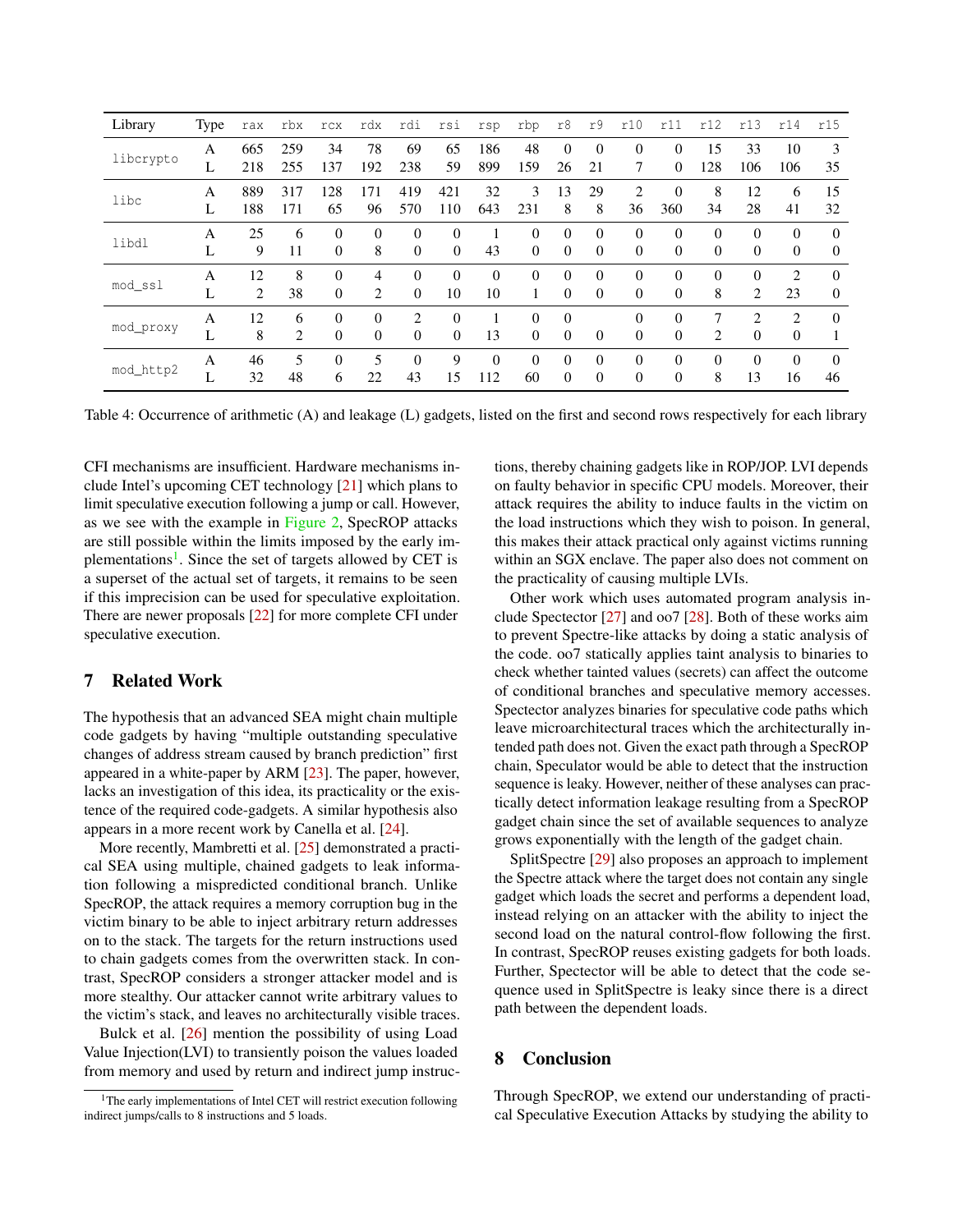chain multiple gadgets. We demonstrate that poisoning multiple control flow instructions (returns and indirect jumps) is possible on modern processors. In fact, on tested processors, we can poison up to 4 indirect jumps with more than 50% success rate. This opens up the potential for attackers to use gadget chains instead of monolithic gadgets. With the use of the SpecROP technique, we show how generic gadgets can extend the reach of secrets accessible by an attacker, with an example of how this methodology may be applied to access and leak the AES key from a pointer to the context. We also demonstrate a practical attack which is able to leak multiple plaintext bits from a victim during encryption using the OpenSSL library.

To facilitate the gadget search, we design SpecFication, a gadget search tool for searching for generic SpecROP gadgets, from which we build up useful chains. Applying SpecFication to existing code bases, we see the abundance of small, generic SpecROP gadgets. We also study the possible mitigation techniques for SpecROP attacks. Our results lead us to believe that modern processors and programs are indeed vulnerable to a SpecROP attack, and that processors require hardware solutions for preventing malicious influence on branch/return prediction.

We have published as open-source the code for our experiments, the proof-of-concepts and SpecFication to enable others to further explore this methodology. The code is available at the GitHub repository [https://github.com/HexHive/](https://github.com/HexHive/specrop-public) [specrop-public](https://github.com/HexHive/specrop-public).

# Acknowledgments

We thank the anonymous reviewers for their insightful comments. This project has received funding from the European Research Council (ERC) under the European Union's Horizon 2020 research and innovation program (grant agreement No. 850868).

#### References

- <span id="page-12-0"></span>[1] P. Kocher, J. Horn, A. Fogh, , D. Genkin, D. Gruss, W. Haas, M. Hamburg, M. Lipp, S. Mangard, T. Prescher, M. Schwarz, and Y. Yarom, "Spectre attacks: Exploiting speculative execution," in *40th IEEE Symposium on Security and Privacy (S&P'19)*, 2019.
- <span id="page-12-1"></span>[2] H. Shacham, "The geometry of innocent flesh on the bone: return-into-libc without function calls (on the x86)," in *Proceedings of the 2007 ACM Conference on Computer and Communications Security, CCS 2007, Alexandria, Virginia, USA, October 28-31, 2007*, P. Ning, S. D. C. di Vimercati, and P. F. Syverson, Eds. ACM, 2007, pp. 552–561. [Online]. Available: <https://doi.org/10.1145/1315245.1315313>
- <span id="page-12-2"></span>[3] V. van der Veen, D. Andriesse, M. Stamatogiannakis, X. Chen, H. Bos, and C. Giuffrida, "The Dynamics of Innocent Flesh on the Bone: Code Reuse Ten Years Later," in *CCS*, Oct. 2017. [Online]. Available: [Paper=http://vvdveen.com/publications/newton.](Paper=http://vvdveen.com/publications/newton.pdf Web=https://www.vusec.net/projects/newton) [pdfWeb=https://www.vusec.net/projects/newton](Paper=http://vvdveen.com/publications/newton.pdf Web=https://www.vusec.net/projects/newton)
- <span id="page-12-3"></span>[4] T. K. Bletsch, X. Jiang, V. W. Freeh, and Z. Liang, "Jump-oriented programming: a new class of code-reuse attack," in *Proceedings of the 6th ACM Symposium on Information, Computer and Communications Security, ASIACCS 2011, Hong Kong, China, March 22-24, 2011*, B. S. N. Cheung, L. C. K. Hui, R. S. Sandhu, and D. S. Wong, Eds. ACM, 2011, pp. 30–40. [Online]. Available: <https://doi.org/10.1145/1966913.1966919>
- <span id="page-12-4"></span>[5] E. M. Koruyeh, K. N. Khasawneh, C. Song, and N. B. Abu-Ghazaleh, "Spectre returns! speculation attacks using the return stack buffer," in *12th USENIX Workshop on Offensive Technologies, WOOT 2018, Baltimore, MD, USA, August 13-14, 2018*, C. Rossow and Y. Younan, Eds. USENIX Association, 2018. [Online]. Available: [https://www.usenix.org/conference/](https://www.usenix.org/conference/woot18/presentation/koruyeh) [woot18/presentation/koruyeh](https://www.usenix.org/conference/woot18/presentation/koruyeh)
- <span id="page-12-5"></span>[6] A. Bhattacharyya, A. Sandulescu, M. Neugschwandtner, A. Sorniotti, B. Falsafi, M. Payer, and A. Kurmus, "Smotherspectre: Exploiting speculative execution through port contention," in *Proceedings of the 2019 ACM SIGSAC Conference on Computer and Communications Security, CCS 2019, London, UK, November 11-15, 2019*, L. Cavallaro, J. Kinder, X. Wang, and J. Katz, Eds. ACM, 2019, pp. 785–800. [Online]. Available: <https://doi.org/10.1145/3319535.3363194>
- <span id="page-12-6"></span>[7] Y. Yarom and K. Falkner, "FLUSH+RELOAD: A high resolution, low noise, L3 cache side-channel attack," in *Proceedings of the 23rd USENIX Security Symposium, San Diego, CA, USA, August 20-22, 2014*, K. Fu and J. Jung, Eds. USENIX Association, 2014, pp. 719–732. [Online]. Available: [https://www.usenix.org/conference/usenixsecurity14/](https://www.usenix.org/conference/usenixsecurity14/technical-sessions/presentation/yarom) [technical-sessions/presentation/yarom](https://www.usenix.org/conference/usenixsecurity14/technical-sessions/presentation/yarom)
- <span id="page-12-7"></span>[8] M. Schwarz, M. Schwarzl, M. Lipp, J. Masters, and D. Gruss, "Netspectre: Read arbitrary memory over network," in *Computer Security - ESORICS 2019 - 24th European Symposium on Research in Computer Security, Luxembourg, September 23-27, 2019, Proceedings, Part I*, ser. Lecture Notes in Computer Science, K. Sako, S. Schneider, and P. Y. A. Ryan, Eds., vol. 11735. Springer, 2019, pp. 279–299. [Online]. Available: [https://doi.org/10.1007/978-3-030-29959-0\\_14](https://doi.org/10.1007/978-3-030-29959-0_14)
- <span id="page-12-8"></span>[9] S. Schirra, "Ropper - rop gadget finder and binary information tool," [http://scoding.de/ropper/,](http://scoding.de/ropper/) 2014.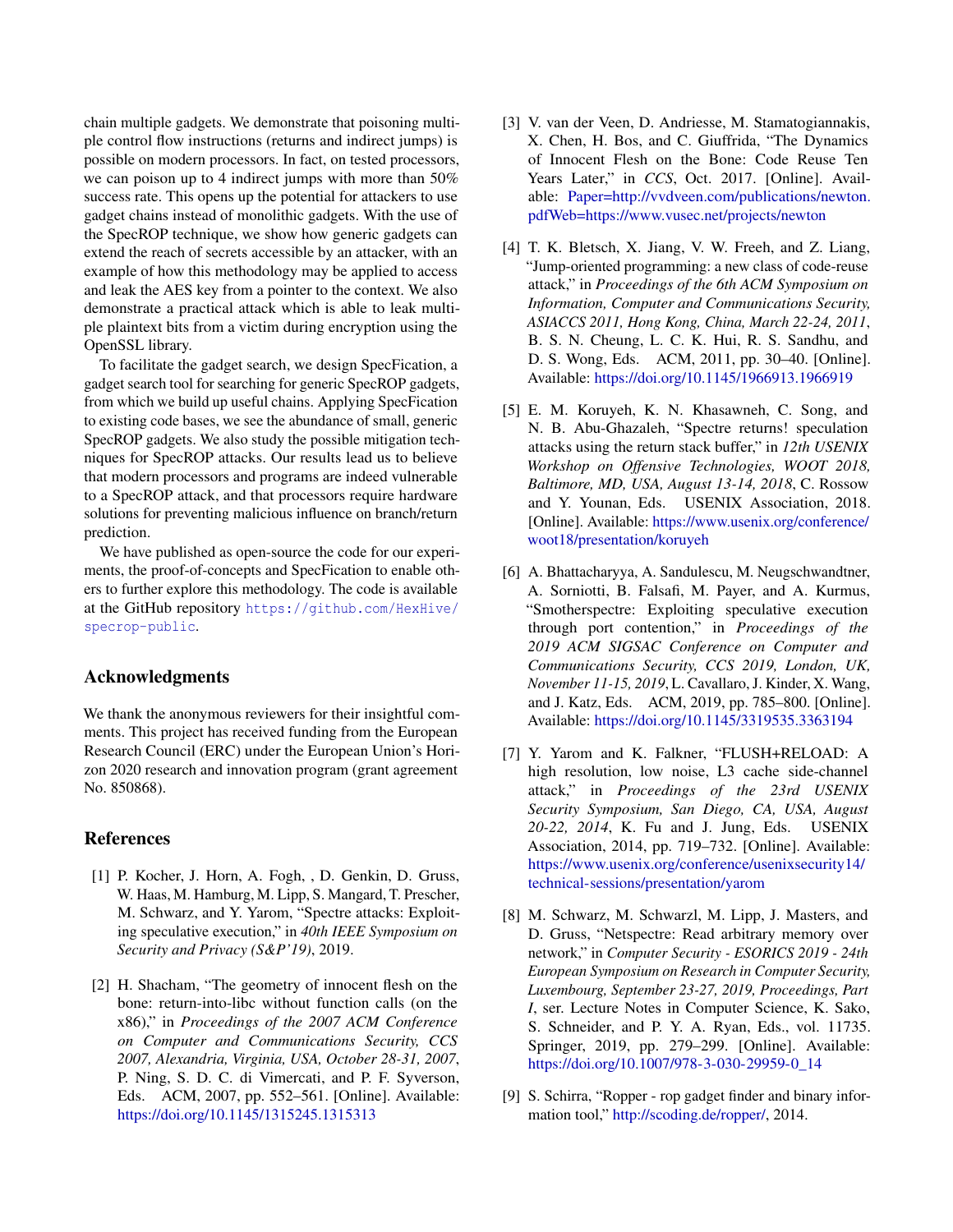- <span id="page-13-0"></span>[10] L. De Moura and N. Bjørner, "Z3: An efficient smt solver," in *International conference on Tools and Algorithms for the Construction and Analysis of Systems*. Springer, 2008, pp. 337–340.
- <span id="page-13-1"></span>[11] N. A. Quynh, "Capstone: Next-gen disassembly framework," *Black Hat USA*, vol. 5, no. 2, pp. 3–8, 2014.
- <span id="page-13-2"></span>[12] S. Heule, E. Schkufza, R. Sharma, and A. Aiken, "Stratified synthesis: Automatically learning the x86-64 instruction set," in *Programming Language Design and Implementation (PLDI)*. ACM, June 2016. [Online]. Available: <http://dx.doi.org/10.1145/2908080.2908121>
- <span id="page-13-3"></span>[13] S. Dasgupta, D. Park, T. Kasampalis, V. S. Adve, and G. Rosu, "A complete formal semantics of x86-64 user-level instruction set architecture," in *Proceedings of the 40th ACM SIGPLAN Conference on Programming Language Design and Implementation, PLDI 2019, Phoenix, AZ, USA, June 22-26, 2019*, K. S. McKinley and K. Fisher, Eds. ACM, 2019, pp. 1133–1148. [Online]. Available: [https://doi.org/10.1145/3314221.](https://doi.org/10.1145/3314221.3314601) [3314601](https://doi.org/10.1145/3314221.3314601)
- <span id="page-13-4"></span>[14] P. Turner, "Retpoline: a software construct for preventing branch-target-injection," [https://support.google.com/](https://support.google.com/faqs/answer/7625886) [faqs/answer/7625886,](https://support.google.com/faqs/answer/7625886) 2018.
- <span id="page-13-5"></span>[15] M. Yan, J. Choi, D. Skarlatos, A. Morrison, C. W. Fletcher, and J. Torrellas, "Invisispec: Making speculative execution invisible in the cache hierarchy (corrigendum)," in *Proceedings of the 52nd Annual IEEE/ACM International Symposium on Microarchitecture, MICRO 2019, Columbus, OH, USA, October 12-16, 2019*. ACM, 2019, p. 1076. [Online]. Available: <https://doi.org/10.1145/3352460.3361129>
- <span id="page-13-6"></span>[16] V. Kiriansky, I. A. Lebedev, S. P. Amarasinghe, S. Devadas, and J. S. Emer, "DAWG: A defense against cache timing attacks in speculative execution processors," in *51st Annual IEEE/ACM International Symposium on Microarchitecture, MICRO 2018, Fukuoka, Japan, October 20-24, 2018*. IEEE Computer Society, 2018, pp. 974–987. [Online]. Available: <https://doi.org/10.1109/MICRO.2018.00083>
- <span id="page-13-7"></span>[17] O. Weisse, I. Neal, K. Loughlin, T. F. Wenisch, and B. Kasikci, "NDA: preventing speculative execution attacks at their source," in *Proceedings of the 52nd Annual IEEE/ACM International Symposium on Microarchitecture, MICRO 2019, Columbus, OH, USA, October 12-16, 2019*. ACM, 2019, pp. 572–586. [Online]. Available: [https://doi.org/10.1145/3352460.](https://doi.org/10.1145/3352460.3358306) [3358306](https://doi.org/10.1145/3352460.3358306)
- <span id="page-13-8"></span>[18] Intel Corporation, "Deep dive: Indirect branch restricted speculation," [https://software.intel.com/security-](https://software.intel.com/security-software-guidance/insights/deep-dive-indirect-branch-restricted-speculation)

[software-guidance/insights/deep-dive-indirect-branch](https://software.intel.com/security-software-guidance/insights/deep-dive-indirect-branch-restricted-speculation)[restricted-speculation,](https://software.intel.com/security-software-guidance/insights/deep-dive-indirect-branch-restricted-speculation) accessed: 2020-03.

- [19] ——, "Deep dive: Indirect branch predictor barrier," [https://software.intel.com/security-software-guidance/](https://software.intel.com/security-software-guidance/insights/deep-dive-indirect-branch-predictor-barrier) [insights/deep-dive-indirect-branch-predictor-barrier,](https://software.intel.com/security-software-guidance/insights/deep-dive-indirect-branch-predictor-barrier) accessed: 2020-03.
- <span id="page-13-9"></span>[20] ——, "Deep dive: Single thread indirect branch predictors," [https://software.intel.com/security-software](https://software.intel.com/security-software-guidance/insights/deep-dive-single-thread-indirect-branch-predictors)[guidance/insights/deep-dive-single-thread-indirect](https://software.intel.com/security-software-guidance/insights/deep-dive-single-thread-indirect-branch-predictors)[branch-predictors,](https://software.intel.com/security-software-guidance/insights/deep-dive-single-thread-indirect-branch-predictors) accessed: 2020-03.
- <span id="page-13-10"></span>[21] ——, "Control-flow enforcement technology specification," [https://software.intel.com/sites/default/files/](https://software.intel.com/sites/default/files/managed/4d/2a/control-flow-enforcement-technology-preview.pdf) [managed/4d/2a/control-flow-enforcement-technology](https://software.intel.com/sites/default/files/managed/4d/2a/control-flow-enforcement-technology-preview.pdf)[preview.pdf,](https://software.intel.com/sites/default/files/managed/4d/2a/control-flow-enforcement-technology-preview.pdf) May 2019, accessed: 2020-03.
- <span id="page-13-11"></span>[22] E. M. Koruyeh, S. H. A. Shirazi, K. N. Khasawneh, C. Song, and N. B. Abu-Ghazaleh, "SPECCFI: mitigating spectre attacks using CFI informed speculation," *CoRR*, vol. abs/1906.01345, 2019. [Online]. Available: <http://arxiv.org/abs/1906.01345>
- <span id="page-13-12"></span>[23] R. Grisenthwaite, "Cache speculation side-channels," January 2018.
- <span id="page-13-13"></span>[24] C. Canella, J. V. Bulck, M. Schwarz, M. Lipp, B. von Berg, P. Ortner, F. Piessens, D. Evtyushkin, and D. Gruss, "A systematic evaluation of transient execution attacks and defenses," in *28th USENIX Security Symposium, USENIX Security 2019, Santa Clara, CA, USA, August 14-16, 2019*, N. Heninger and P. Traynor, Eds. USENIX Association, 2019, pp. 249–266. [Online]. Available: [https://www.usenix.org/](https://www.usenix.org/conference/usenixsecurity19/presentation/canella) [conference/usenixsecurity19/presentation/canella](https://www.usenix.org/conference/usenixsecurity19/presentation/canella)
- <span id="page-13-14"></span>[25] A. Mambretti, A. Sandulescu, A. Sorniotti, W. K. Robertson, E. Kirda, and A. Kurmus, "Bypassing memory safety mechanisms through speculative control flow hijacks," *CoRR*, vol. abs/2003.05503, 2020. [Online]. Available: <https://arxiv.org/abs/2003.05503>
- <span id="page-13-15"></span>[26] J. Van Bulck, D. Moghimi, M. Schwarz, M. Lipp, M. Minkin, D. Genkin, Y. Yarom, B. Sunar, D. Gruss, and F. Piessens, "Lvi: Hijacking transient execution through microarchitectural load value injection," in *41th IEEE Symposium on Security and Privacy (S&P'20)*, 2020.
- <span id="page-13-16"></span>[27] M. Guarnieri, B. Köpf, J. F. Morales, J. Reineke, and A. Sanchez, "Spectector: Principled detection of speculative information flows," in *IEEE Symposium on Security and Privacy*. IEEE, May 2020. [Online]. Available: [https://www.microsoft.com/en](https://www.microsoft.com/en-us/research/publication/spectector-principled-detection-of-speculative-information-flows/)[us/research/publication/spectector-principled](https://www.microsoft.com/en-us/research/publication/spectector-principled-detection-of-speculative-information-flows/)[detection-of-speculative-information-flows/](https://www.microsoft.com/en-us/research/publication/spectector-principled-detection-of-speculative-information-flows/)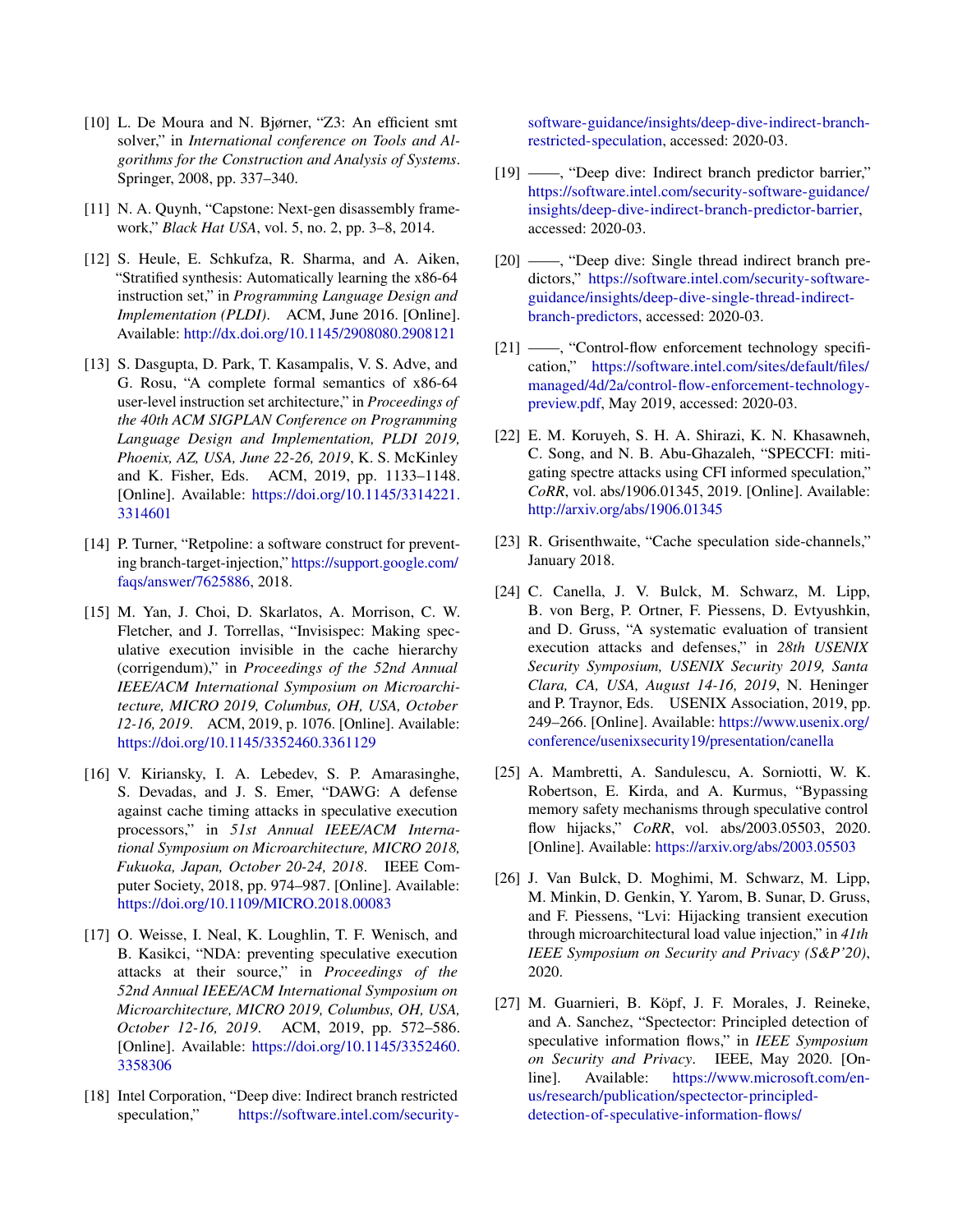- <span id="page-14-2"></span>[28] G. Wang, S. Chattopadhyay, I. Gotovchits, T. Mitra, and A. Roychoudhury, "oo7: Low-overhead defense against spectre attacks via program analysis," *IEEE Transactions on Software Engineering*, 2019.
- <span id="page-14-3"></span>[29] A. Mambretti, M. Neugschwandtner, A. Sorniotti, E. Kirda, W. K. Robertson, and A. Kurmus, "Speculator: a tool to analyze speculative execution attacks and mitigations," in *Proceedings of the 35th Annual Computer Security Applications Conference, ACSAC 2019, San Juan, PR, USA, December 09-13, 2019*, D. Balenson, Ed. ACM, 2019, pp. 747–761. [Online]. Available: <https://doi.org/10.1145/3359789.3359837>

#### <span id="page-14-1"></span>A SpecROP: Shift gadgets

[Table 5](#page-15-0) breaks down the shift gadgets found in each library based on the register which is operated on.

# <span id="page-14-0"></span>B OpenSSL attack gadgets

This section fully lists the gadgets used in the OpenSSL attacks shown in [Figure 2](#page-3-0) and [Figure 6.](#page-8-1) The gadgets are found in glibc and libcrypto.

## B.1 Processing gadgets

The following processing gadget increments the register rdi by a constant 0x20. It is found in libcrypto.

```
1f6cc6: lea 0x20(rdi),rdi
1f6cca: callq *0x18(%rax)
```
The following processing gadget loads a pointer from the memory referenced by rdi at offset 0x58 into register rax. It is found in libcrypto.

```
b2f1b: mov 0x58(%rdi),%rax
b2f1f: retq
```
The following processing gadget increments the value in rdx by 0x40. It is found in libcrypto.

| 16b87f: add |                    | $0x40$ , rdx                      |
|-------------|--------------------|-----------------------------------|
| 16b883: add |                    | rdx, rsi                          |
| 16b886: add |                    | rdx, rdi                          |
| 16b889: lea |                    | $0x2e920(rip)$ , r11              |
|             |                    | 16b890: movsxd (r11, rdx, 4), rcx |
| 16b894:     |                    | add r11, rcx                      |
|             | $16b897:$ jmp *rcx |                                   |

The following processing gadget stores the value of rdx + 0xf in rax. It is found in glibc.

```
17df7e: lea 0xf(rdx),rax
17df82: retq
```
The following processing gadget stores the value of  $rdx + 7$  in rax. It is found in glibc.

17df26: lea 0x7(rdx),rax 17df2a: retq

The following processing gadget stores the value of rax in rdx. It is found in glibc.

| 12afdf: | <b>MOV</b> | rax, rdx     |
|---------|------------|--------------|
| l2afe2: | callq      | $*0x28(r12)$ |

The following processing gadget loads 8 bytes at address referenced by rdx at an offset of 0x50 into register rdi. It is found in glibc.

| $12ef33:$ mov | $0x50(rdx)$ , rdi |
|---------------|-------------------|
| 12ef37: mov   | rdx, rsi          |
| 12ef3a: callq | *rax              |

# B.2 Leakage gadgets

The following gadget leaks the LSB of register rax. It is found in glibc.

| cf6ac:    | mov  | $-0x1b0(rbp)$ , rdx |
|-----------|------|---------------------|
| $cf6b3$ : | mov  | $-0x1a8(rbp)$ , rdi |
| $cf6ba$ : | mov  | r15d,esi            |
| cf6bd:    | or   | 0x2,esi             |
| cf6c0:    | mov  | rbx, rcx            |
| .         |      |                     |
| cf939:    | test | 0x1,al              |
| cf93b:    | jе   | cf6ac               |
| cf941:    | mov  | r15d,r13d           |
| cf944:    | movb | $0x0$ , (rdx)       |
| cf947:    | mov  | $-0x1b0(rbp)$ , rdx |
| cf94e:    | and  | 0xfffff7ef,r13d     |
| cf955:    | mov  | rbx, rcx            |
| cf958:    | mov  | r13d, esi           |
| cf95b:    | or   | 0x2,esi             |
|           |      |                     |

The following gadget leaks the 3 *rd* LSB from the byte at offset 1 from the pointer in rdx. It is found in glibc.

| f5393: | testq      | $0x400$ , $(rdx)$      |
|--------|------------|------------------------|
| f539a: | je         | f5382                  |
| f539c: | mov        | $-0$ xb $0$ (rbp), rdi |
| f53a3: | mov        | $-0xf0(rbp)$ , edx     |
| f53a9: | MOV        | (rdi, rax, 8), rax     |
| f53ad: | t.est.     | edx, edx               |
| f53af: | <b>MOV</b> | rax, $0x50$ (rbx)      |
|        |            |                        |
| f5382: | add        | 0x1, rax               |
| f5386: | add        | $0x20$ , rdx           |
| f538a: | cmp        | rax, $-0x100(rbp)$     |
|        |            |                        |